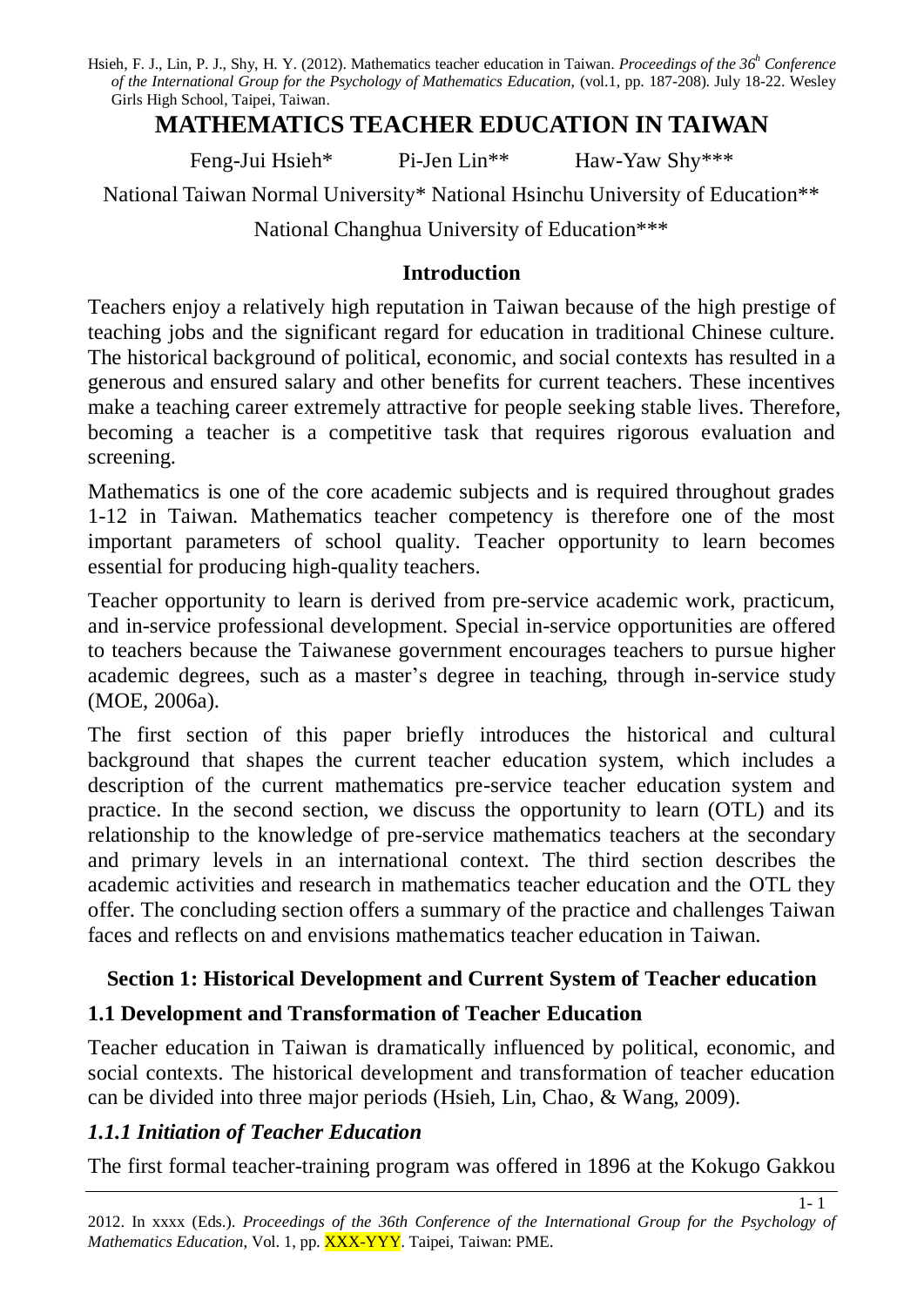(Japanese Language School) during the Japanese colonial period. This program was to prepare Japanese people to become teacher educators, school principals, and teachers (Wu, 1983) to teach the Japanese language among others. In 1899, three "normal schools" were established to mark the first time Taiwanese people had the chance to be educated as primary level teachers to teach primary school arithmetic (Wu, 1983; p. 18). For most of the colonial period, Japanese and Taiwanese pre-service teachers were trained separately. The Japanese government also enacted the first official regulation of teacher education, the "Official Regulation of Taiwan Governor-General Normal School" in 1899 (Lee, 1995; Wu, 1983).

### *1.1.2 Rise and Decline of the Protectionist Teacher Education System*

In 1946, the second year after the Japanese colonial period, the first institution to educate Taiwanese high school teachers– Provincial Taiwan Normal College (predecessor of National Taiwan Normal University)– was established by the Nationalist (KMT) government from mainland China. This marked the beginning of continuous efforts to teach Taiwanese to speak Mandarin and to regenerate Taiwanese culture by pushing primary graduates, who were taught Japanese and in whom the idea of "Japanization" was instilled, to go to junior high schools where the Chinese language and anti-communist ideas were exposed (Cheng, 1998). During this period, the government believed that teacher quality could influence the thinking and inner quality of people, which in turn could influence the development of politics, economy, and national defense (Cao & Liang, 2002). In 1955, President Chiang Kai-Shek used the motto, "Teachers First, Normal Education Foremost," to greatly improve teacher quality (Ministry of Education [MOE], 1976, p. 565).

The KMT government believed that after screening pre-service teachers for preparation in institutions, their preparation and benefits should be covered by the government to attract talented students to a teaching career and to avoid teacher shortage in schools to protect the stability of the teacher education system. Therefore, teachers were educated at the expense of the government and guaranteed job assignments, similar to civil servants. Their education was executed by normal institutions and dominated by the government. A student who could not enter normal institutions had hardly any chance of becoming a teacher. The primary features of the teacher education system in Taiwan during this period were protective, uniform, and closed.

From the 1960s to 1980s, the Taiwan economy improved rapidly, along with living standards. The late 1980s witnessed the shaping of multi-party politics, liberated thinking, and a stronger legislative system. The protectionist teacher-education system did not match the prevalent ideas of a free society and a free economy. Scholars, educational communities, and the opposition party voiced the necessity for more open access to teacher education. This tide finally crushed the decades-old protectionist teacher education system.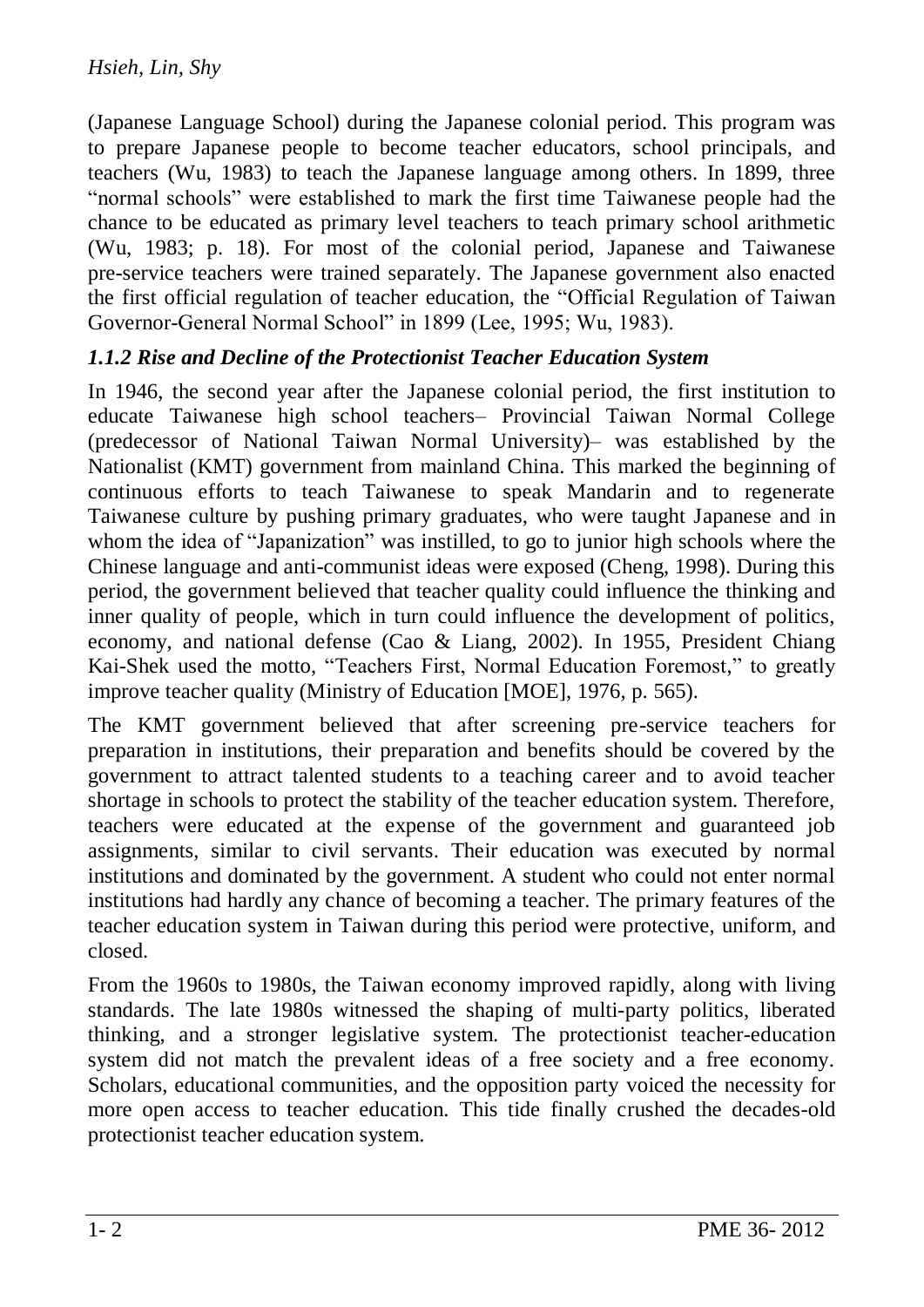# *1.1.3 Rise of the Competitive Teacher Education System*

In 1994, the government enacted the Teacher Education Act (TEA), which opened multiple means toward teacher education in that all four-year universities or colleges were allowed to run teacher education for grades k-12 teachers if they met the requirements for applying as a teacher education institution. The government was no longer responsible for free tuition and job assignments.

The retention policy for teachers remained unchanged; teachers still enjoyed favorable remuneration and benefits. For instance, although teachers were given a two-month summer vacation and a 21-day winter vacation, they were still paid a salary for the entire year and given an additional 1.5 month new-year-bonus and a one-month "merit-of-professional-performance" bonus each year. This new reform paved the way for teacher education but retained the liberal salary and benefits that made the teaching profession more accessible and attractive. Along with a lower demand for teachers resulting from fewer births, the competition to receive teacher education and obtain teaching jobs has been extremely high.

## **1.2 Reformation of Mathematics Teacher Education**

Traditional approaches to teaching mathematics in schools have had a profound effect on mathematics teacher education in Taiwan. School education in Taiwan is focused heavily on helping students achieve high rankings in entrance examinations. Traditional mathematics teaching has been dominated by formal mathematical content and narrative teaching. Junior high and primary school mathematics textbooks prior to 2001 and 1996 were standardized in Taiwan.

In 1997, a new national standardized junior high school mathematics textbook was implemented. Textbook authors initiated open views, such as infusing cartoons and investigations into mathematics textbooks, from which the entrance examination questions formulated. These changes centered on students, the links between mathematics and life, cultivation of student creativity, thinking, and reasoning abilities, and on an active attitude toward learning and appreciating mathematics (Hsieh, 1997). The authors also raised the notion that textbook reform could create widespread teacher education amongst in-service teachers who were using the textbooks and pre-service teachers whose college instructors typically included these textbooks as their teaching materials.

Since 1996, primary mathematics textbooks were edited by private publishers and reviewed by the government. This was a time of constructivist thinking in Taiwan, and textbook writers, affected by such thinking, included many student methods in the textbooks. Although this constructivism movement was later criticized by society, in-service and pre-service mathematics teachers began to consider deeply how students think, shifting toward teacher-centered to student-oriented teaching. Beginning in the 1980s, Dr. Fou-Lai Lin initiated and promoted studies in mathematics education. These researchers – the educators of teachers in Taiwan – began to educate mathematics teachers by combining their practical experience with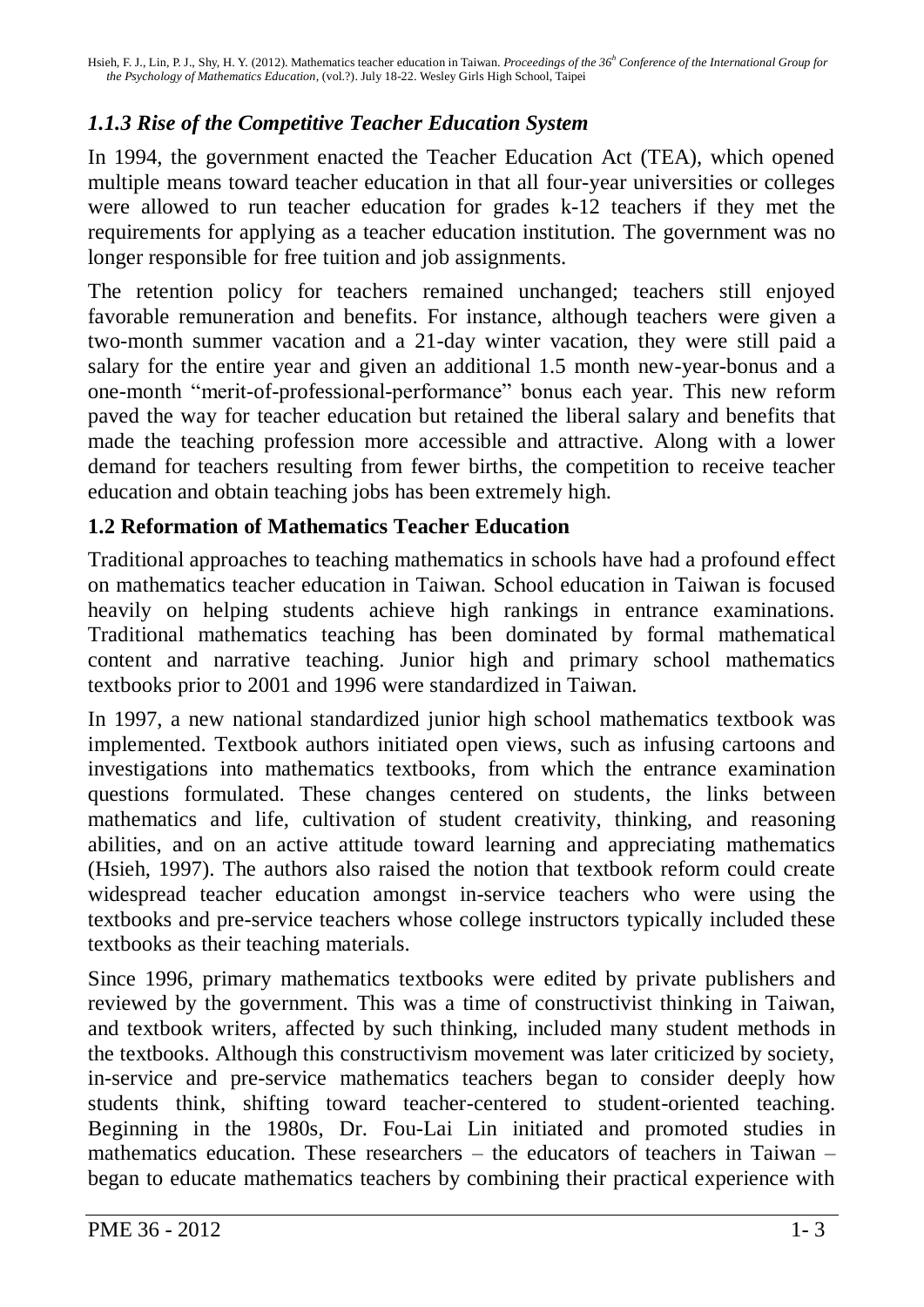the results of mathematics education studies, thus moving Taiwan mathematics teacher education toward a new realm.

#### **1.3 Current Teacher Education System**

#### *1.3.1 Acts and Programs of Teacher Education*

Taiwan teacher education is a strong, national policy-driven system. The current pre-service teacher education system is regulated mainly by the national Teacher Education Act (TEA) and the Teacher Education Act Enforcement Rules (TEAER), enacted in 1994, 1995, and last amended in 2005, 2011, respectively. These regulations established the targets, institutions, recruitment, curricula, and accreditation of the teacher education system. The teacher education institutes include (1) normal universities/universities of education, (2) universities with TE affiliated departments (majors), and (3) universities with teacher education centers. Teacher education programs for grades 1-12 are separated into two levels, primary teachers who teach grades 1-6 for various subjects and secondary teachers who teach grades 7th-9th or 10th-12th for a single subject.

The number of teacher education institutions at the primary and secondary level changed rapidly after the 1994 reformation. In 1995, a total of 29 institutions expanded to 67 in 2004, and then gradually reduced to 49 in 2010 (MOE, 2011a). The number of pre-service mathematics teachers differs among different teacher education universities. In 2007, there were 46 mathematics teacher-education institutions; the number of pre-service mathematics intern teachers, per institution, ranged from 1 to and 90 at the secondary level and 2 to 443 at the primary level.

The teacher-education program is an additional program that includes pedagogical and professional studies and is taken while pursuing academic degrees. Regulated by the TEA, the teacher education curricula (TEC) comprises three parts: General Curriculum, Subject Matter Curriculum (SMC), and Education Professional Curriculum (EPC). Universities or colleges establish the TEC under the guidance and approval of the MOE. After pre-service teachers complete academic degrees and TEC, they spend another half-year completing the Educational Practicum (EP) in primary or secondary schools. The MOE (2005a) also created an EP guideline to ensure its quality in different schools. To become qualified for applying for a teaching job, pre-service teachers must further pass the national common Teacher Qualification Assessment.

The Taiwan government decreed the types of learning experiences and opportunities teacher education programs must provide, the qualifications and process of becoming a teacher, what levels of students teacher education institutions can enroll, and what types of accreditation is required of these institutions.

#### *1.3.2 Screening and selection of mathematics teachers*

The government requires public schools and most Taiwanese schools to hold public screenings and selections when employing tenure teachers (MOE, 2005b). The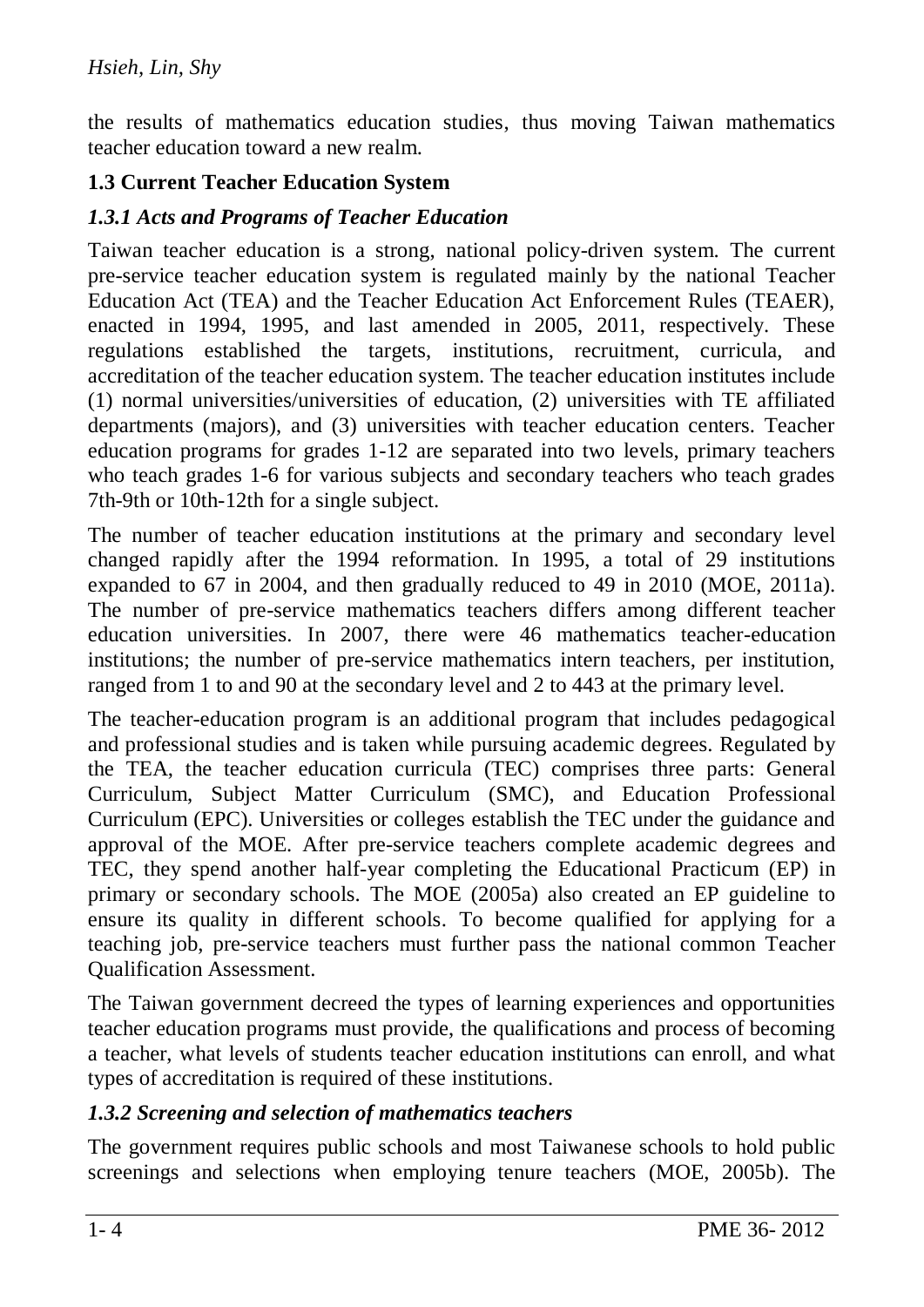screening and selection for tenure teachers are conducted through written tests, oral tests, teaching demonstrations, and on-site performance tests. Applicants are assessed through a combination of more than two of these methods. Two methods are used to screen and select tenure teachers. One is joint screening and selection held by the department of education of each city/county government and entrusted by schools. Other schools hold screenings and selections by themselves.

Generally, the screening and selection of tenure teachers occurs in two rounds. The first is through written tests to assess the applicant education professional knowledge and subject matter knowledge. Typically, the examination questions are compiled by university professors or senior teachers. Certain applicants, two to five times the quota of tenure teachers, are allowed to move to the second round, which assesses applicants through a 20- to 25-minute teaching demonstration and a short personal interview. Judges for the teaching demonstration are mainly school teachers; occasionally, a university faculty member may be included as an expert from the outside system. The teaching demonstration is a high-pressure one. The teaching topics are drawn by the applicants 20 minutes before the time of the actual demonstration and the applicants can use these 20 minutes to prepare. Those judging the personal interviews are mainly administrative staff, such as school principals. They check applicant educational background, experience, ideas of education, classroom management, willingness to participate in school administration, and so on.

The screening for tenure teaching positions is highly competitive, and is not only held for pre-service teachers, but for all in-service teachers who want to change schools. The average passing rates for screenings and selections across the country during 2007-2010 at the primary, lower secondary, and upper secondary levels are 3.5%, 11.9%, and 6.5%<sup>1</sup> (MOE, 2008, 2009, 2010a, 2011a). Regarding to the pre-service teachers, the average employment rates for tenure teaching positions of pre-service teachers for 2007-2010 are lower than 3.4% for the primary level and 20.2% for the secondary level.

## *1.3.3 Structure of Pre-service Teacher Education Curriculum*

## *I.3.3.1 General Curriculum*

The government does not clearly regulate General Curriculum content. Therefore, most teacher education universities accept the completion of a bachelor's degree as completing this curriculum, which requires 128 credits (semester units) and meets the requirements of a specific major.

#### *I.3.3.2 Subject Matter Curriculum (SMC)*

SMC is defined as a specific curriculum aimed to improve the strengths of

 $1$  People may attend many screenings; thus, the actual rates of people who pass the screenings should be higher than these data.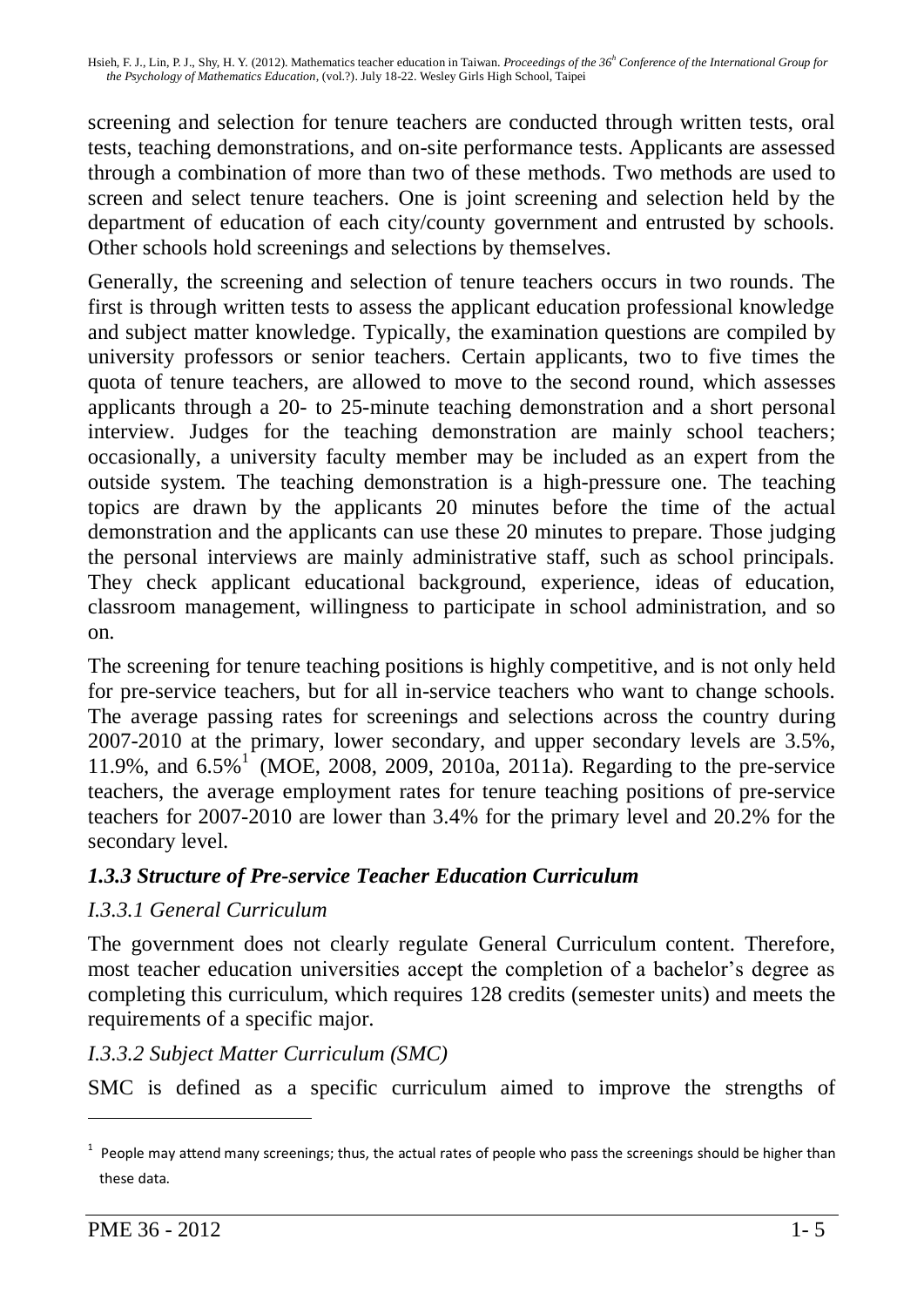pre-service teachers in subjects they will teach in the future. An SMC for secondary level pre-service mathematics teachers consists of their university mathematics courses. The upper and lower credits of mathematics courses are 30 and 48, respectively, regulated by MOE (2002). For the primary level, there is no regulated SMC because of the nature of interdisciplinary education.

### *I.3.3.3 Education Professional Curriculum (EPC)*

The EPC aims at improving the educational competencies of pre-service teachers. The MOE (2003) has provided a pool of various courses in different areas for the teacher education university to select. The areas of EPC for secondary mathematics pre-service teachers include: Foundation of Education Curriculum, General Pedagogy Curriculum, Materials and Methods of Teaching for Mathematics, and Teaching Practice for Mathematics. A total of 26 credits are required.

The EPC for the primary level differs from the secondary level to include a course in Basic Subject Matter Curriculum in Teaching and increases the Materials and Methods of Teaching course to comprise three to four fields, and the Teaching Practice course is not restricted to mathematics. A total of 40 credits are required.

### *1.3.4 Educational Practicum (EP)*

EP is designed to train pre-service teachers in actual teaching. According to TEAER and other related regulations (MOE, 2005a), intern teachers need to be in schools on a full-time basis for half a year to learn the following content: actual teaching internship (40%), "homeroom" teaching (general class affairs) supervision (30%), administrative work practice (20%), and study and training activities (10%). Each EP school has a team to supervise intern teachers under a systematic plan. The teacher education universities are obligated to visit and counsel the EP schools and intern teachers, handle "back to university training activities" for intern teachers, edit EP counseling literatures, and so on. Fifty percent of intern teacher evaluations are scored by internship supervisors, principals, or directors of EP schools; the other 50% are scored by internship supervisors from universities who typically visit an intern one to three times during his/her EP period.

#### *1.3.5 Quality Assurance of Teacher Education and Teachers*

Every phase of the process from entering TE to becoming a certified teacher in Taiwan involves clear requirements. At the entry point to the TE program, the MOE decides the number of admissions for each university, and TE universities have the autonomy to employ their own screening and selection content, criteria, and processes to select qualified entrants from applicants who are eligible after completing their first academic year in university. Many TE universities base their selection on applicant grade in the first academic year, and may support it with tests such as general educational knowledge tests, language tests, attitude tests, or personality inventories. Certain universities also consider student character, moral conduct, and extracurricular activities.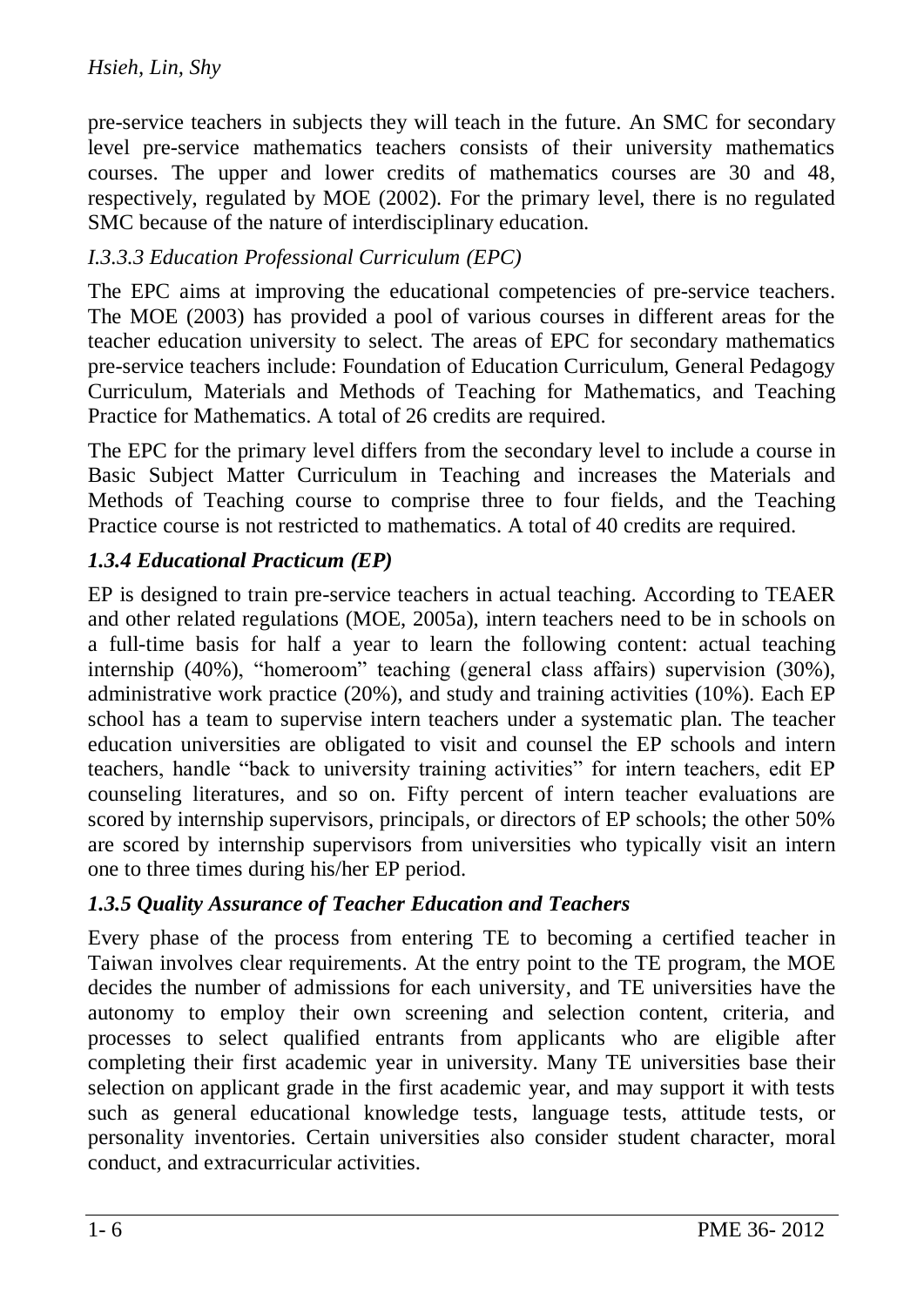At the exit point, pre-service teachers must take the annual paper-and-pencil Teacher Qualification Assessment. The average passing rates for the 2007-2010 period was 67.4%.

To ensure the quality of teacher education programs, the MOE has conducted periodical evaluations of TE universities. Institutions receiving a third level rating have to stop admitting students. Those that receive a second level rating must decrease student admissions by 20%, and those that receive first level rating can retain the same admission quota (MOE, 2006b, p. 204). In 2007-2009, six TE universities received third level ratings and were disqualified to provide TE programs.

#### **Section 2: OTL in the Context of International Comparison**

The information in this section is based on the results of the international comparison study, the Teacher Education and Development Study in Mathematics (TEDS-M). For details of TEDS-M, please see the series of international reports authored by Teresa M. Tatto and her research colleagues (Tatto et al., 2012) and reports prepared by the authors of this paper (Hsieh et al.,  $2010$ ).<sup>2</sup> The data were collected from the end of 2007 to mid- 2008. The opportunity to learn various topics in teacher education programs and the preparation outcomes of mathematics content knowledge (MCK) and mathematics pedagogical content knowledge (MPCK) for lower secondary pre-service mathematics (SPM) teachers and primary pre-service mathematics (PPM) teachers were studied.

## **2.1 Structure and Substance of Teacher Education Curricula**

#### *2.1.1 Topics in Teacher Education Programs*

Pre-service mathematics teachers in TEDS-M responded to numerous items that explored whether they had studied various topics in tertiary and school level mathematics, mathematics pedagogy, and general pedagogy as part of their teacher education programs. All topics were classified into areas by TEDS-M according to the results of exploratory and confirmatory factor analyses (Tatto et al., 2012).

#### *2.1.1.1 Topics in Tertiary and School Level Mathematics*

Taiwanese SPM teachers reported studying 16.56 tertiary level mathematics topics of the 19 topics listed in the questionnaire. This amount ranked third among 15 participating countries, which is 1.28 less than leading Russia and 6.75 more than East Asian Singapore. Ten topics were studied by more than 90% of Taiwanese SPM teachers. Most SPM teachers studied topics in the area of Continuity and Functions and Probability and Statistics. The studied rates of all four areas (see Table 1) are

 $2$  The analysis prepared for this report and the views expressed are those of the authors and do not necessarily reflect the views of the International Association for the Evaluation of Educational Achievement or the International Study Center of TEDS-M.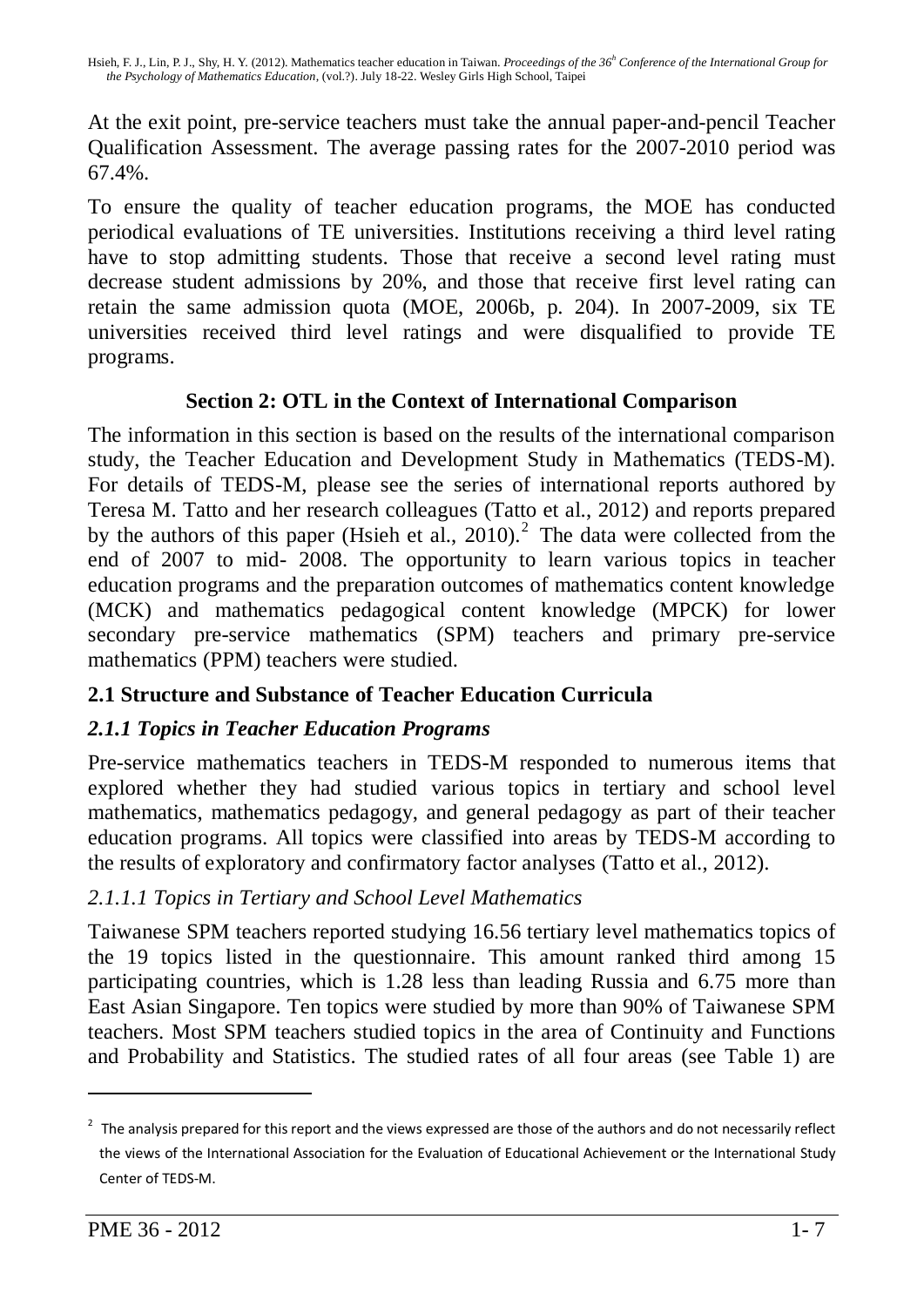#### *Hsieh, Lin, Shy*

significantly and sizably higher than the mean rates of all participating countries or higher-achieving countries.<sup>3</sup>

In the seven listed school-level mathematics topics, Taiwanese SPM teachers studied 6.25 topics and four were studied by more than 90% of SPM teachers. Although Taiwanese SPM teachers had explored the two areas of school level mathematics (see Table 1) extensively when they were at primary or secondary schools, significantly more SPM teachers studied topics in either area than those in other countries.

At the primary level, Taiwanese PPM teachers reported studying 8.64 tertiary level mathematics topics. This magnitude is slightly lower than the international mean of 9.50, but substantially lower than the leading country of Thailand at 15.44. Probability was the only topic taken by more than 90% of teachers. In contrast to the secondary level, the study rates of different areas of tertiary level mathematics are either the same or significantly lower than the mean rates of all participating countries or higher- achieving countries, except for the area of Probability and Statistics (see Table 1).

In the seven school-level mathematics topics, Taiwanese PPM teachers studied 4.51 topics, with a middle ranking. Two of them were studied by more than 90% of PPM teachers. The two areas of school level mathematics show a significantly lower percent of PPM teachers studying topics in the area of Numbers/Measurement/ Geometry than teachers in other countries.

|            |           | Tertiary Level Math Area             | School Level Math Area              |                                    |                                           |                                             |
|------------|-----------|--------------------------------------|-------------------------------------|------------------------------------|-------------------------------------------|---------------------------------------------|
| Levels     | Geometry  | Discrete<br>Structures $\&$<br>Logic | Continuity $\&$<br><b>Functions</b> | Probability &<br><b>Statistics</b> | <b>Numbers</b><br>Measurement<br>Geometry | <b>Functions</b><br>Probability<br>Calculus |
| Taiwan-Sec | $0.81***$ | $0.87***$                            | $0.97***$                           | $0.97***$                          | $0.93^*$                                  | $0.86^{**}$                                 |
| $M-Sec$    | 0.66      | 0.72                                 | 0.71                                | 0.77                               | 0.91                                      | 0.73                                        |
| MH-Sec     | 0.68      | 0.75                                 | 0.72                                | 0.78                               | 0.89                                      | 0.75                                        |
| Taiwan-Pri | 0.51      | 0.57                                 | $0.25***$                           | $0.86***$                          | $0.85***$                                 | 0.49                                        |
| $M-Pri$    | 0.51      | 0.58                                 | 0.40                                | 0.70                               | 0.87                                      | 0.50                                        |
| MH-Pri     | 0.49      | 0.57                                 | 0.39                                | 0.67                               | 0.88                                      | 0.50                                        |

Table 1: Studied rates of each area of tertiary level and school level mathematics

*Note*. *M-Sec*=international mean of all participating countries at secondary level. *MH-Sec* =mean of Higher-achieving countries at secondary level. *M-Pri*=international mean of all participating countries at primary level. *MH-Pri* =mean of Higher-achieving countries at primary level.

#### $p < .05$ ;  $p < .01$

#### *2.1.1.2 Topics Taken in Mathematics Pedagogy*

Of the two areas, composed of eight mathematics pedagogy topics, Taiwanese SPM teachers studied fewer courses in the area of Foundations than Instruction (see Table

 $\overline{a}$ 

 $3$  Countries that achieved MCK and MPCK levels beyond the international mean of 500.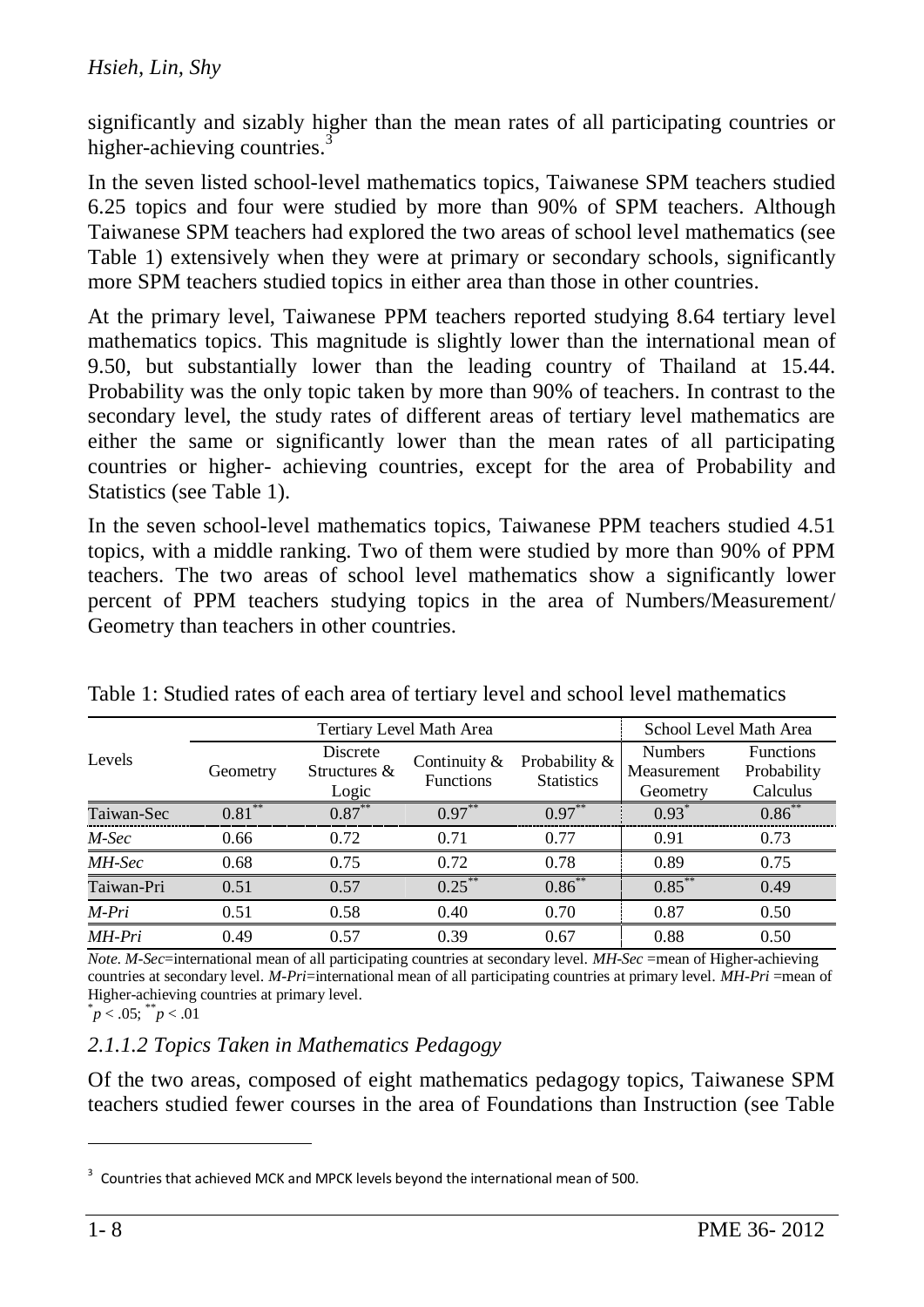2). Within each area, the Taiwan pattern of the magnitudes of studied rates for different topics differs from the average approach for all participating countries or higher-achieving countries.

The situation of less OTL than other countries for mathematics topics appeared again for the study of mathematics pedagogy topics, specifically in the area of Foundations, at the primary level in Taiwan (see Table 2).

Taiwanese teachers studied significantly fewer topics in the Context of Mathematics Education, and Affective Issues in Mathematics than did other countries. Further, Taiwanese primary level TE did not emphasize Foundation of Mathematics as much as did other countries.

|            |           |            | <b>Foundations</b> |      |           | Instruction |         |            |           |      |  |  |
|------------|-----------|------------|--------------------|------|-----------|-------------|---------|------------|-----------|------|--|--|
| Levels     | <b>FM</b> | <b>CME</b> | <b>DMAT</b>        | Mean | MI        | <b>DTP</b>  | MT      | <b>MSC</b> | AIM       | Mean |  |  |
| Taiwan-Sec | $0.74***$ | $0.13***$  | 0.76               | 0.54 | $0.95***$ | $0.83***$   | $0.88*$ | 0.79       | $0.39***$ | 0.77 |  |  |
| $M-Sec$    | 0.69      | 0.47       | 0.80               | 0.65 | 0.91      | 0.76        | 0.83    | 0.78       | 0.53      | 0.76 |  |  |
| MH-Sec     | 0.65      | 0.37       | 0.79               | 0.60 | 0.93      | 0.77        | 0.86    | 0.86       | 0.48      | 0.78 |  |  |
| Taiwan-Pri | $0.32***$ | $0.11***$  | $0.56***$          | 0.33 | 0.91      | 0.76        | 0.74    | $0.80***$  | $0.35***$ | 0.71 |  |  |
| $M-Pri$    | 0.58      | 0.48       | 0.76               | 0.61 | 0.90      | 0.74        | 0.77    | 0.74       | 0.52      | 0.73 |  |  |
| MH-Pri     | 0.50      | 0.38       | 0.76               | 0.55 | 0.90      | 0.73        | 0.79    | 0.84       | 0.55      | 0.76 |  |  |

Table 2: Studied rates for mathematics pedagogy topics in two areas

*Note.* FM = Foundations of Mathematics; CME = Context of Mathematics Education; DMAT = Development of Mathematics Ability and Thinking:  $MI = Mathematics$  Instruction:  $DTP = Development$  Teaching Plans:  $MT =$ Mathematics Teaching: observation, analysis and reflection; MSC = Mathematics Standards and Curriculum; AIM = Affective Issues in Mathematics.

 $p < .05$ ;  $p < .01$ 

## *2.1.1.3 Topics Taken in General Pedagogy*

In the two areas, composed of eight general pedagogy topics, both Taiwanese SPM and PPM teachers studied fewer topics than did other countries (see Table 3). Within each area, Taiwan patterns of the magnitudes of studied rates for different topics differ from the approaches of international patterns or higher-achieving country patterns. Taiwan underemphasized the philosophy and sociology of education compared to international trends. The Method of Educational Research did not gain equal value compared to other countries. However, the topics of Educational Psychology and Knowledge of Teaching, which are more practical in terms of highly relating to how to teach, gained considerable emphasis in Taiwan.

| Table 3: Studied rates for general pedagogy topics in two areas |  |  |
|-----------------------------------------------------------------|--|--|

| <b>HEES</b><br>PF<br>SЕ<br>TS<br>EP<br><b>MER</b><br>KТ<br>ΑM<br>Mean |         |  | Social Science | Application |  |  |  |  |      |
|-----------------------------------------------------------------------|---------|--|----------------|-------------|--|--|--|--|------|
|                                                                       | Country |  |                |             |  |  |  |  | Mean |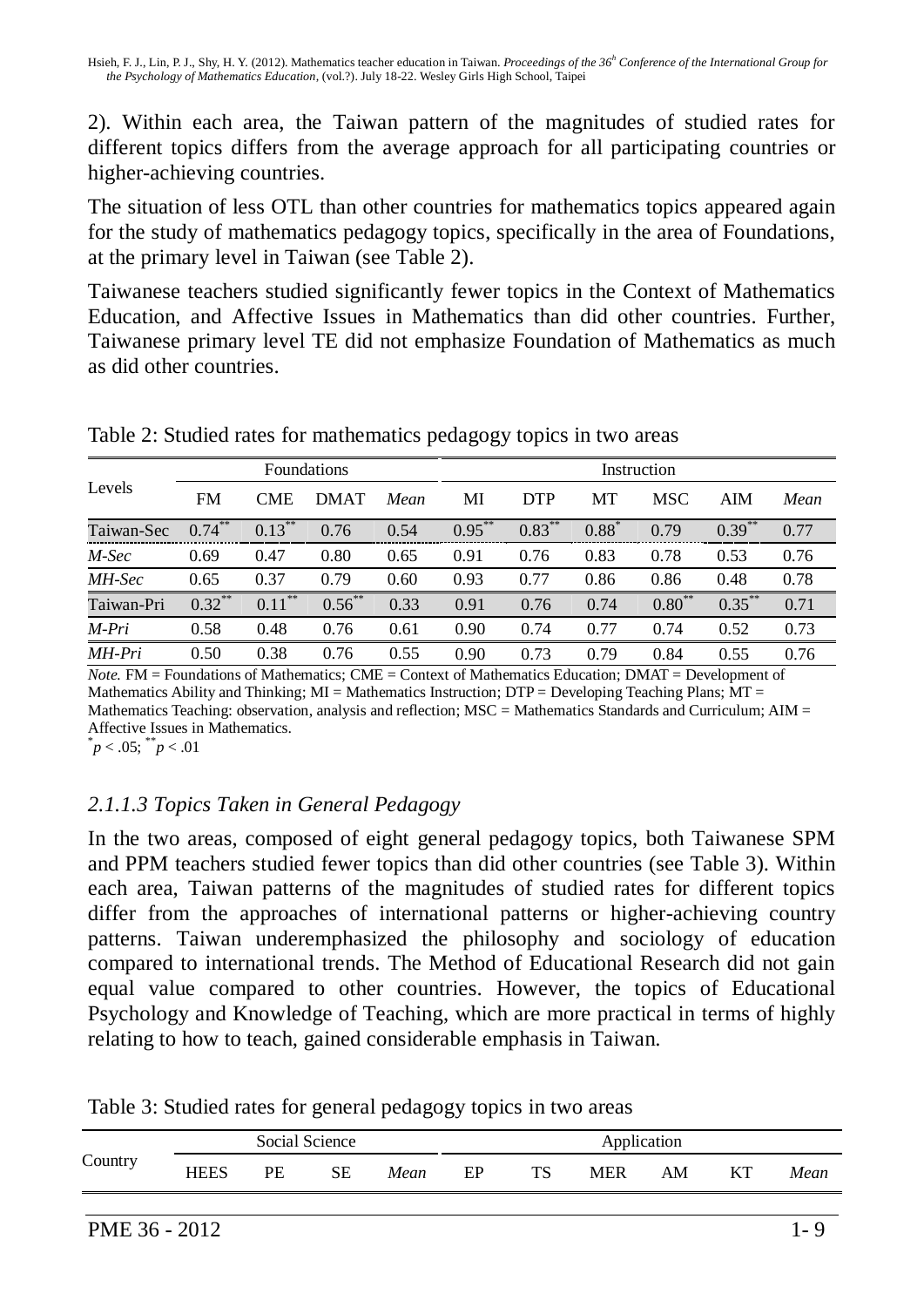| Taiwan-Sec | $0.56^{**}$ | $0.63***$ | $0.67$ ** | 0.62 | 0.97 | $0.73***$         | $0.34***$   | 0.80                 | $0.93***$            | 0.75 |
|------------|-------------|-----------|-----------|------|------|-------------------|-------------|----------------------|----------------------|------|
| M-Sec      | 0.63        | 0.74      | 0.77      | 0.71 | 0.96 | 0.87              | 0.61        | 0.82                 | 0.83                 | 0.81 |
| MH-Sec     | 0.62        | 0.66      | 0.73      | 0.67 | 0.96 | 0.82              | 0.52        | 0.74                 | 0.85                 | 0.78 |
| Taiwan-Pri | **<br>0.61  | $0.54$ ** | $0.63***$ | 0.59 | 0.97 | $0.79***$         | $0.50^{**}$ | $0.72$ <sup>**</sup> | $0.92$ <sup>**</sup> | 0.78 |
| M-Pri      | 0.70        | 0.77      | 0.80      | 0.76 | 0.97 | 0.90 <sub>1</sub> | 0.70        | 0.81                 | 0.88                 | 0.85 |
| MH-Pri     | 0.68        | 0.71      | 0.78      | 0.72 | 0.98 | 0.89              | 0.63        | 0.82                 | 0.91                 | 0.85 |

*Note.* HEES = History of Education and Educational Systems; PE = Philosophy of Education; SE = Sociology of Education; EP = Educational Psychology; TS = Theories of Schooling; MER = Methods of Educational Research; AM  $=$  Assessment and Measurement;  $KT =$  Knowledge of Teaching.  $p < .05$ ;  $p < .01$ 

#### **2.2 Relationship of OTL and Teaching Knowledge**

This subsection reports the relationships of OTL of taking different levels of mathematics (school level and tertiary level) and pre-service teacher MCK and MPCK outcomes in Taiwan.

#### *2.2.1 Types of OTL Contributing to MCK and MPCK Outcomes*

Few would argue against the influence of learner background on potential to learn. This study formulated two-level hierarchical models relating both selection and OTL variables to MCK and MPCK outcomes. Specific OTL and selection variables were included in the regression analyses as predictors at two levels, the individual level and the mean level, for each participating institution.

|                                     |        | <b>MCK</b>              |       |        | <b>MCK-Tertiary</b> |       |        | MCK-Sec.               |       |        | <b>MPCK</b>               |       |
|-------------------------------------|--------|-------------------------|-------|--------|---------------------|-------|--------|------------------------|-------|--------|---------------------------|-------|
| Secondary level                     | Est    | (se)                    | n     | Est    | se                  | n     | Est    | se                     |       | Est    | se                        | p     |
| Intercept                           |        | $-95.5$ $(143.2)$ 0.505 |       |        | 184.8 (130.1) 0.155 |       |        | $-117.1$ (124.0) 0.345 |       |        | $-32.0$ $(105.4)$ $0.761$ |       |
| Future teacher level                |        |                         |       |        |                     |       |        |                        |       |        |                           |       |
| University level math OTL           | 5.6    | (1.8)                   | 0.002 | 3.9    | (1.9)               | 0.042 | 5.6    | (1.9)                  | 0.003 | 6.5    | (2.4)                     | 0.007 |
| School level math OTL               | $-4.0$ | (4.5)                   | 0.372 | $-1.3$ | (3.9)               | 0.739 | $-3.2$ | (3.4)                  | 0.354 |        |                           |       |
| Math Education OTL                  |        |                         |       |        |                     |       |        |                        |       | $-5.2$ | (3.2)                     | 0.103 |
| <b>General Education OTL</b>        |        |                         |       |        |                     |       |        |                        |       |        |                           |       |
| Marks/grades level received in sec. | $-3.9$ | (3.2)                   | 0.228 | 0.9    | (2.8)               | 0.741 | 5.1    | (3.3)                  | 0.124 | 0.4    | (3.3)                     | 0.902 |
| Highest math level in sec.          |        |                         |       |        |                     |       |        |                        |       |        |                           |       |
| <i>Institution level</i>            |        |                         |       |        |                     |       |        |                        |       |        |                           |       |
| University level math OTL           | 24.2   | (5.8)                   | 0.000 | 18.6   | (5.8)               | 0.001 | 24.8   | (5.1)                  | 0.000 | 24.8   | (3.9)                     | 0.000 |
| School level math OTL               | 22.1   | (9.3)                   | 0.018 | 18.3   | (6.7)               | 0.007 | 22.4   | $(10.4)$ 0.032         |       |        |                           |       |
| Math Education OTL                  |        |                         |       |        |                     |       |        |                        |       | 8.7    | (8.9)                     | 0.333 |
| <b>General Education OTL</b>        |        |                         |       |        |                     |       |        |                        |       |        |                           |       |
| Marks/grades level received in sec. | 65.2   | $(15.2)$ 0.000          |       | 46.6   | $(15.9)$ 0.003      |       | 67.7   | (10.1)                 | 0.000 | 62.3   | (19.9)                    | 0.002 |
| Highest math level in sec.          |        |                         |       |        |                     |       |        |                        |       |        |                           |       |

Table 4: Multi-level analyses relating MCK and MPCK to OTL at the secondary level

*Note.* Blank spaces indicate that the independent variables in the corresponding row were tested but excluded in the final models for the dependent variables defining the corresponding column. None of the negative coefficients are statistically significantly different from zero at the .05 level.

Results for the secondary level show that at the individual level only the number of topics taken in tertiary level mathematics had a significant relationship to SPM teacher MCK outcomes, but the estimated effect was small (see Table 4). At the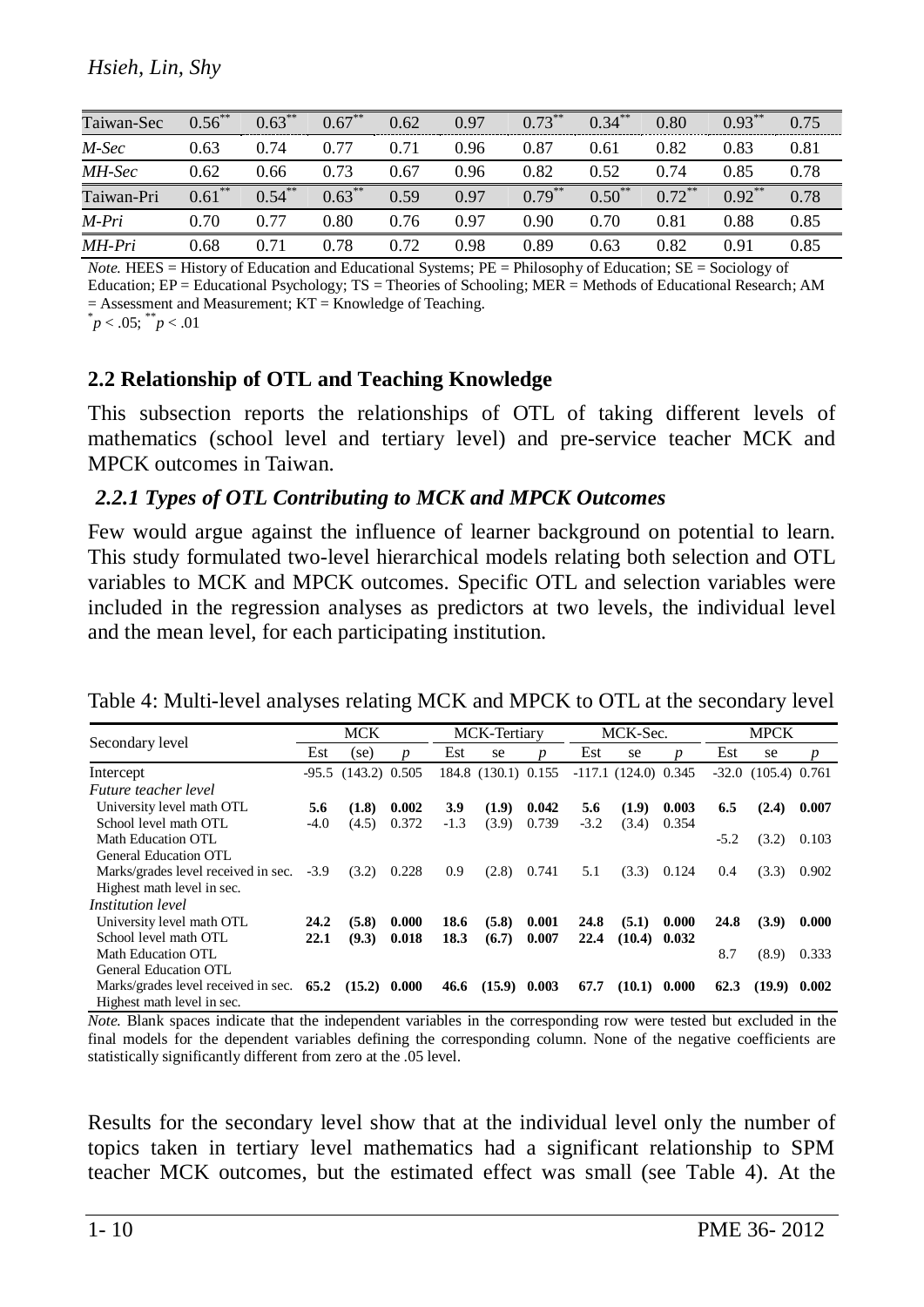institution level, three variables contributed to MCK achievement with sizable estimated effects; they were the OTL of tertiary level, school level mathematics, and marks/grades level received in secondary school, a selection variable. These OTL and selection variables also contributed to tertiary level MCK and secondary school MCK outcomes. The relationships of OTL and MPCK show that the OTL of school level mathematics was no longer a variable contributing to MPCK.

Results for the primary level show that both tertiary level and school level mathematics OTL at the individual level contributed to the MCK and secondary school MCK outcomes; however, the estimated effects were small (see Table 5). Unlike the secondary level case, no significant effects generated from the institution level at the primary level study. For the primary school MCK, the school level mathematics OTL was replaced by the selection variable as a variable related to this level of MCK outcomes. School level mathematics OTL was also not a variable for MPCK; however, tertiary level mathematics OTL at the institution level joined to contribute to MPCK.

| Table 5: Multi-level analysis results relating MCK to OTL in the primary level |            |          |          |             |
|--------------------------------------------------------------------------------|------------|----------|----------|-------------|
| _ _ _                                                                          | <b>MCK</b> | MCK-Sec. | MCK-Pri. | <b>MPCK</b> |

|                                     |         | <b>MCK</b> |                  |         | MCK-Sec. |                  |               | MCK-Pri.            |       |        | <b>MPCK</b> |                  |  |
|-------------------------------------|---------|------------|------------------|---------|----------|------------------|---------------|---------------------|-------|--------|-------------|------------------|--|
| Primary level                       | Est     | (se)       | $\boldsymbol{p}$ | Est     | se       | $\boldsymbol{p}$ | Est           | se                  | n     | Est    | se          | $\boldsymbol{p}$ |  |
| Intercept                           | 478.7   | (68.6)     | 0.000            | 448.3   | (54.9)   | 0.000            |               | 453.5 (204.1) 0.026 |       | 458.0  | (48.8)      | 0.000            |  |
| Future teacher level                |         |            |                  |         |          |                  |               |                     |       |        |             |                  |  |
| University level math OTL           | 4.2     | (0.9)      | 0.000            | 3.7     | (0.7)    | 0.000            | 3.3           | (0.7)               | 0.000 | 2.5    | (0.4)       | 0.000            |  |
| School level math OTL               | 4.0     | (1.6)      | 0.012            | 3.8     | (0.9)    | 0.000            | 2.4           | (2.0)               | 0.239 | 3.5    | (2.0)       | 0.081            |  |
| Math Education OTL                  | 1.8     | (1.8)      | 0.321            |         |          |                  | 1.1           | (1.6)               | 0.484 | 0.9    | (1.5)       | 0.570            |  |
| General Education OTL               |         |            |                  |         |          |                  |               |                     |       | $-1.1$ | (1.0)       | 0.264            |  |
| Marks/grades level received in sec. |         |            |                  |         |          |                  | $9.2^{\circ}$ | (2.6)               | 0.000 |        |             |                  |  |
| Highest math level in sec.          | $-5.0$  | (8.9)      | 0.576            | $-9.9$  | (8.6)    | 0.248            |               |                     |       | $-9.0$ | (7.7)       | 0.240            |  |
| <i>Institution level</i>            |         |            |                  |         |          |                  |               |                     |       |        |             |                  |  |
| University level math OTL           | 20.2    | (10.7)     | 0.059            | 20.1    | (11.8)   | 0.088            | $-0.2$        | $(29.2)$ 0.995      |       | 18.8   | (5.4)       | 0.000            |  |
| School level math OTL               | 27.5    | (17.2)     | 0.110            | 14.9    |          | $(17.7)$ 0.399   | 21.9          | $(39.7)$ 0.581      |       | 1.9    | (9.4)       | 0.836            |  |
| Math Education OTL                  | $-12.0$ | (7.9)      | 0.131            |         |          |                  | $-5.1$        | (7.4)               | 0.491 | $-4.0$ | (4.0)       | 0.310            |  |
| General Education OTL               |         |            |                  |         |          |                  |               |                     |       | 3.5    | (4.0)       | 0.376            |  |
| Marks/grades level received in sec. |         |            |                  |         |          |                  | 23.3          | $(35.9)$ 0.516      |       |        |             |                  |  |
| Highest math level in sec.          | $-25.4$ | (15.1)     | 0.094            | $-18.7$ | (9.8)    | 0.057            |               |                     |       | $-9.7$ | (7.5)       | 0.192            |  |

*Note.* Blank spaces indicate that the independent variables in the corresponding row were tested but excluded in the final models for the dependent variables defining the corresponding column. None of the negative coefficients are statistically significantly different from zero at the .05 level.

## *2.2.2 Relationship of Individual Topic OTL and Teacher knowledge*

To study the relationship between individual topics and pre-service teacher knowledge, a *t* test was used to test whether the means of knowledge scores for studied and non-studied participants differed. Whether the difference between the two means was not only significant, but practically relevant, was evaluated with Cohen's parameter of effect size *d* (the difference between independent means expressed in units of the within-population standard deviation). According to Cohen, the cut points for small, medium, and large effect size based on means were 0.2, 0.5, and 0.8. Differences were regarded as practically relevant if they exceeded 0.2 of a standard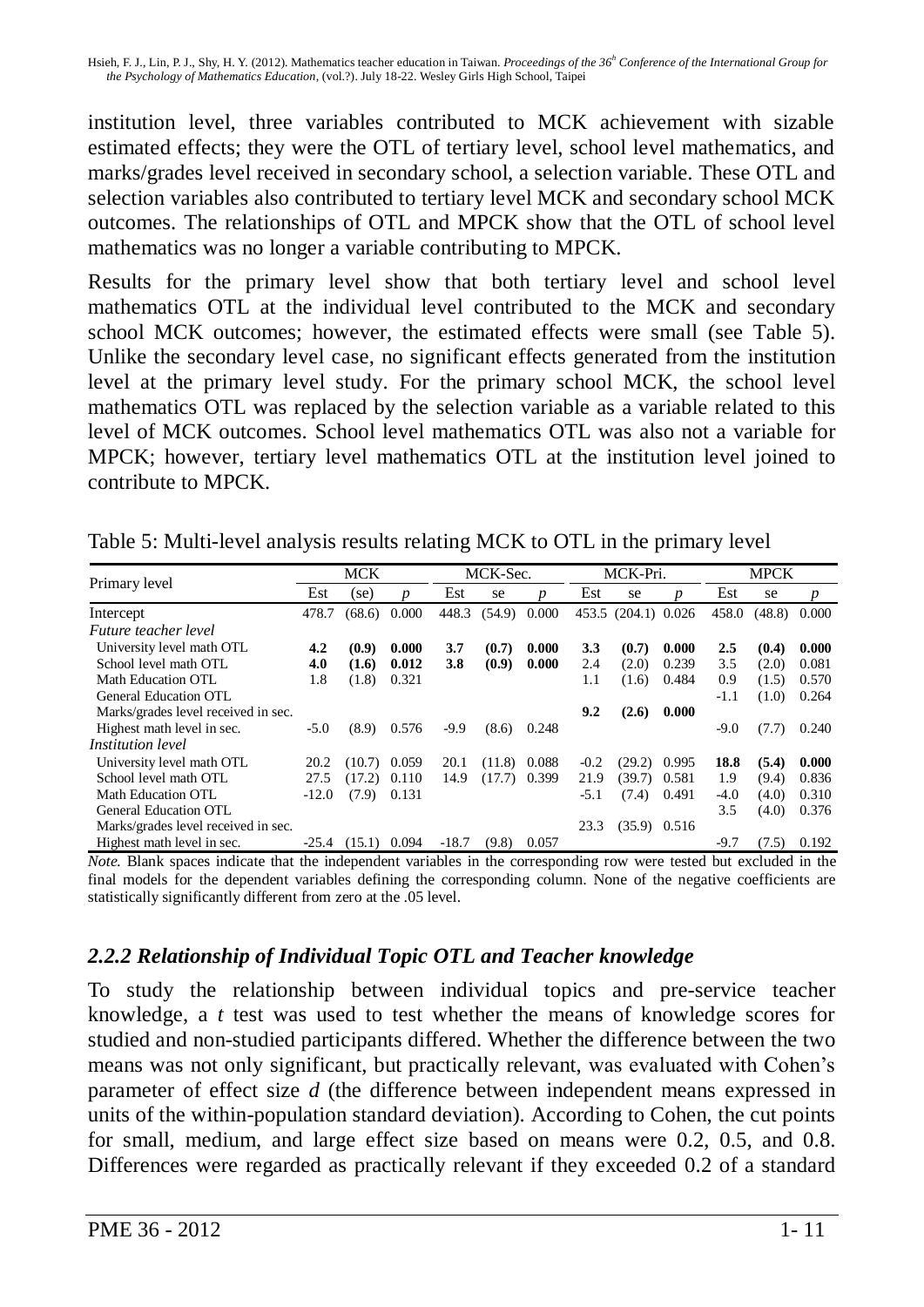deviation.

## *2.2.2.1 Relationship of Individual Topic OTL and MCK*

In the 11 tertiary level mathematics topics studied by less than  $92\%$ <sup>4</sup> of Taiwanese SPM teachers, seven topics significantly contributed to SPM teacher MCK outcomes. Six of these topics fall into the areas of Geometry and Discrete Structures and Logic (see Table 1 for the four areas). The topic of Abstract Algebra has a large effect size of 0.89 and the Theory of Real/Complex Functions/Functional Analysis has a medium effect size of 0.73.

In the four school level mathematics topics studied by less than 92% of Taiwanese SPM teachers (see Table 2 for all seven listed topics), only measurement significantly influenced SPM teacher MCK, with a small effect size of 0.38.

For the primary level, in the 19 listed tertiary level mathematics topics, 11 topics significantly related to PPM teacher MCK. These topics fall into the four areas of mathematics. The area of Continuity and Functions included the most, all five topics in this area; the OTL of Advanced Calculus/Real Analysis/Measure Theory enjoyed the largest effect size of 0.96 and Differential Equations were the second largest at 0.72. The remaining tertiary level mathematics topics had small effect sizes.

All school level mathematics topics, except the topic of Functions/Relations/ Equations, had significantly small effects on PPM teacher MCK.

#### *2.2.2.2 Relationship of Individual Topic OTL and MPCK*

The OTL of studying six tertiary level mathematics topics influenced the SPM teacher MPCK with all small effect sizes. Four topics fall in the area of Discrete Structures and Logic. Axiomatic Geometry (*d*=0.44) and Number Theory (*d*=0.43) had the largest effect sizes.

In school level mathematics, Validation/Structuring/Abstracting is the only topic influencing SPM teacher MPCK with a small effect size of 0.31.

None of the OTL of mathematics education topics related to SPM teacher MPCK. The studies of general pedagogical topics, Philosophy of Education (*d*=0.23) and Sociology of Education (*d*=0.24), had even smaller negative effects on SPM teacher MPCK.

For the PPM teachers, the studies of nine tertiary level mathematics topics influenced the MPCK outcomes of PPM teachers. These topics were similar to the topics influencing MCK, but the effect sizes were smaller and no larger than 0.55.

Two of the six school level mathematics topics influencing MCK for PPM teachers were no longer topics influencing MPCK outcomes, but included Measurement and

<sup>&</sup>lt;sup>4</sup> This percentage was chosen to ensure that the participants in the non-studied group met a large sample requirement (30 entries of data) for the *t* test.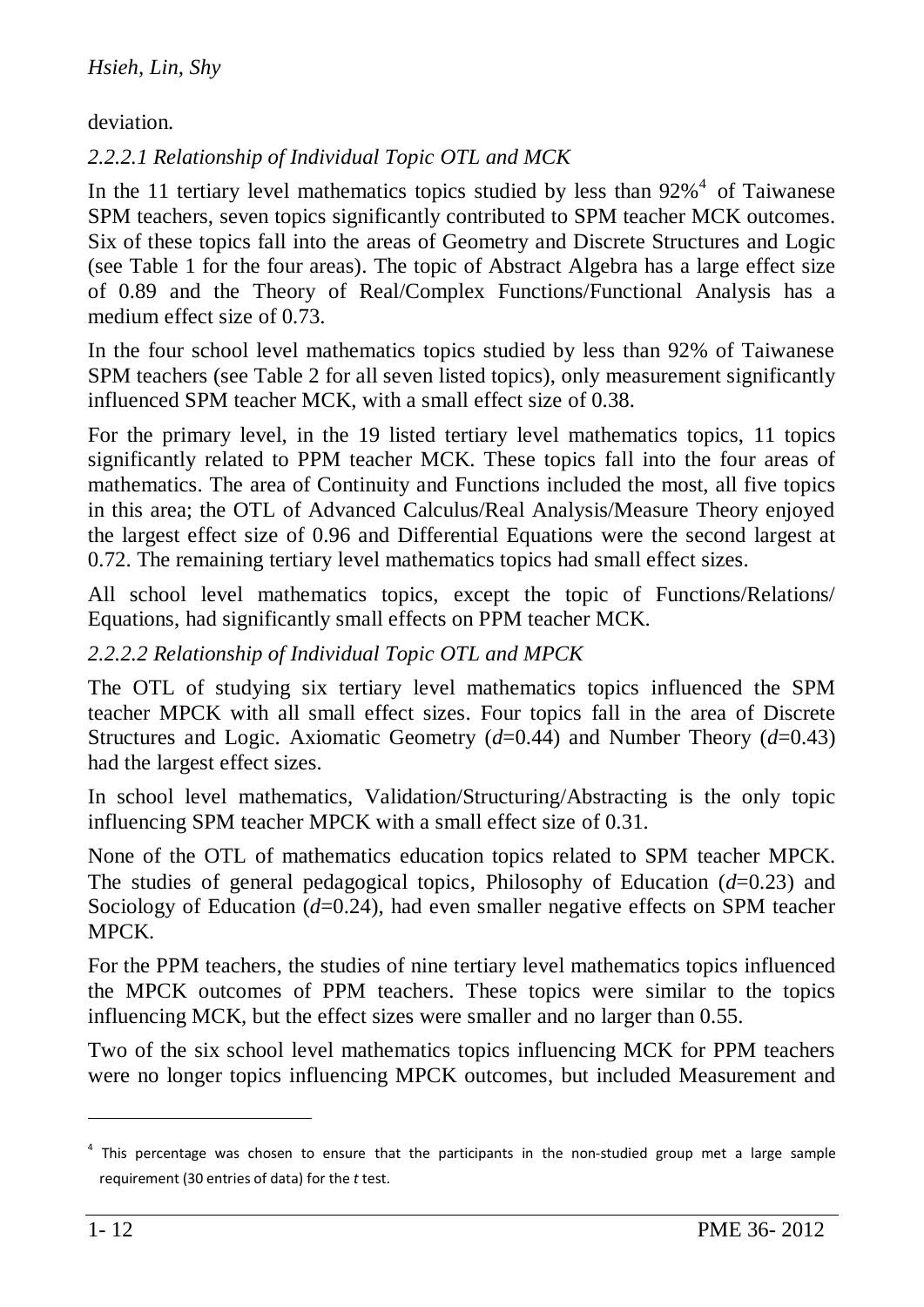Geometry. The remaining four influenced MPCK.

In contrast to the SPM teacher case, the OTL to study three mathematics pedagogy topics had a positive influence (with small effect sizes) on PPM teacher MPCK outcomes; these topics were Mathematics Instruction, Developing Teaching Plans, and Mathematics Teaching Observation/Analysis/Reflection. Studies of the general pedagogical topic did not significantly influence PPM teacher MPCK outcomes.

## **Section III: Mathematics Teacher Education Research and Activities**

### **3.1 General Description of Mathematics Teacher Education Research**

From 1996 to the present, Taiwan has undergone a curricular reformation and has continued with a major reform that links primary and lower secondary curricula. The dramatic change in the structure of mathematics curricula and teaching strategy influenced by constructivism has received intensive debate because of unfamiliarity with the theory and practice of teaching by most in-service teachers. As a result, the policy, content, and practice of pre-service and in-service teacher education have transformed and research activity has thrived accordingly. According to the search data from the National Science Council (NSC) Web site, 810 mathematics education projects were granted from 1998 to 2010. Among them, 82 projects were teacher education and professional development-related (see Figure 1).



Figure 1: Biannual statistic of research projects granted by NSC from 1991 to 2010. Note that the final column includes only one year of data.

Driven by government policy, many in-service teachers since 1994 have returned to university to obtain credits, master's degrees, PhDs, or EdDs to promote their professional knowledge. The effect of this trend has enlarged academic activity more than ever. In-service teacher engagement in research, supervised by teacher education scholars, has fueled research on valuable authentic teaching problems, and enabled in-service teachers to resolve their own problems more scientifically, such as when using action research. The backbone of research activity in Taiwan consists of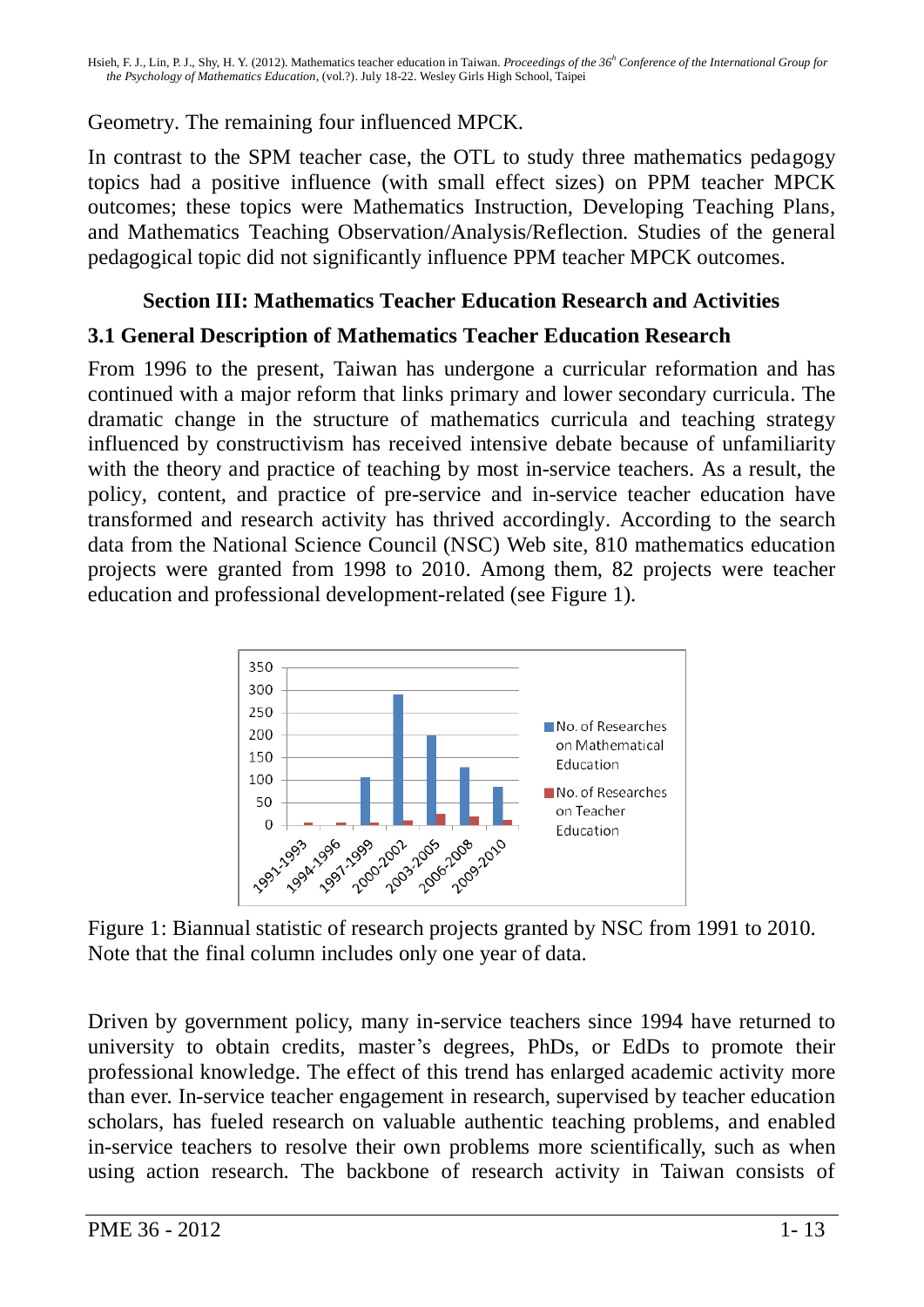scholars in 40 secondary teacher education institutions. Among them, the most active institutions are eight traditional normal or education universities (MOE, 2011b). The major platforms for sharing research findings are journals (SSRCNSC, 2011), such as the *Chinese Journal of Science Education* and the *Contemporary Educational Research Quarterly*. More than 15 international conferences on education have been sponsored by NSC annually and a range of 19 to 41 conferences have been sponsored by MOE in teacher education universities (MOE, 2011c) in the past three years. Research activity has been flourishing in the past two decades. Teachers holding graduate degrees are increasing rapidly and the research network is expected to evolve into a prosperous organism. Various academic societies also hold academic education sessions during their annual meeting or conference.

### **3.2 Academic Activities from the Perspective of Professional Development**

Academic activities in Taiwan are boosted by laws, a regulation system, and an operating system (see Figure 2), which consists of a teaching advisory group and a professional learning community supported by schools and professional scholars.



Operating System

Laws and Regulation System

Figure 2: Systems and structures of in-service teacher professional development.

Professional development in Taiwan is threefold according to the type of organization conducting academic activities: university-based, government-based, and Internet community-based. University-based activities offer diverse opportunities for continuation study. Government-based academic activities for professional development of mathematics teachers can be classified into three levels:

(1) Intra-school: In each school, mathematics teachers form a professional group. The class schedule at school is arranged for all mathematics teachers to share a free teaching morning or afternoon per week. Mathematics teachers hold a monthly meeting to resolve problems in their teaching. Scholars and experienced teachers from other schools are invited to give special interest talks.

(2) Countywide: In each county, the county department of education supports all local education programs. The County Compulsory Education Advisory Group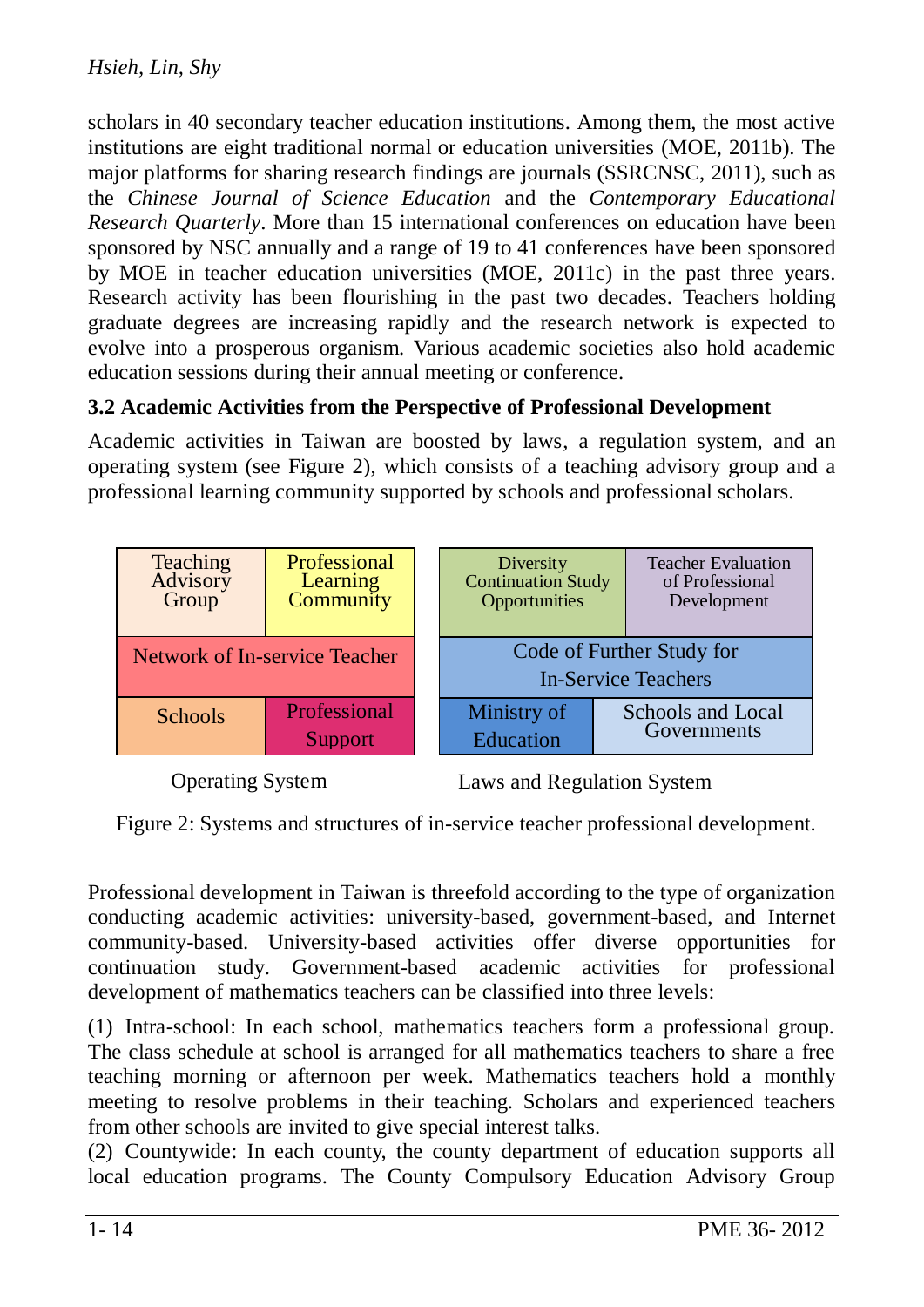(CCEAG), consisting of selected experienced mathematics teachers across the county, conducts classes, workshops, or teaching demonstrations.

(3) Nationwide: The Department of Secondary Education of the MOE supports all national education programs and projects. The National Compulsory Education Advisory Group (NCEAG), consisting of invited expert teachers and professors from universities in different national regions, is an official organization that coordinates all CCEAG activities and offers training courses and workshops for CCEAG members.

Academic activity through the Internet is growing at an amazing speed. Some scholars in Taiwan, such as Lee (2003), and Lee and Wang (2005) have pioneered this topic for years and have yielded fruitful results using information and communication technology in promoting in-service teacher professions. In-service teachers also frequently visit Web sites to share their teaching experiences both in MCK and MPCK. Internet-based professional development is expected to become increasingly important in the future. Table 6 shows the total hours teachers spent attending e-learning in-service education activities by school levels.

| Teachers at each level | Total no. of    | No. of teachers | Total no. of | Average of  |
|------------------------|-----------------|-----------------|--------------|-------------|
|                        | <b>teachers</b> | attended        | hours spent  | hours spent |
| <b>Upper Secondary</b> | 33,699          | 2,161           | 22,009       | 0.65        |
| Lower Secondary        | 14,849          | 596             | 5,952        | 0.40        |
| Primary                | 47,286          | 2.757           | 39,161       | 0.83        |

Table 6: Total hours teachers spent attending e-learning in-service education activities by school level in 2010

Table 7 shows data collected in 2010 of academic activities for in-service teacher professional development (MOE, 2010b).

| Teachers at each level      | The average attendance hours of each teacher per year |       |  |  |  |  |  |
|-----------------------------|-------------------------------------------------------|-------|--|--|--|--|--|
|                             | 2008                                                  | 2009  |  |  |  |  |  |
| <b>Upper Secondary</b>      | 24.85                                                 | 34.85 |  |  |  |  |  |
| <b>Vocational Secondary</b> | 32.52                                                 | 39.38 |  |  |  |  |  |
| Lower Secondary             | 37.21                                                 | 47.50 |  |  |  |  |  |
| Primary                     | 71.34                                                 | 88.42 |  |  |  |  |  |

Other than these academic activities, the MOE authorizes teacher education institutions to offer continuation programs for in-service teachers. Table 8 shows the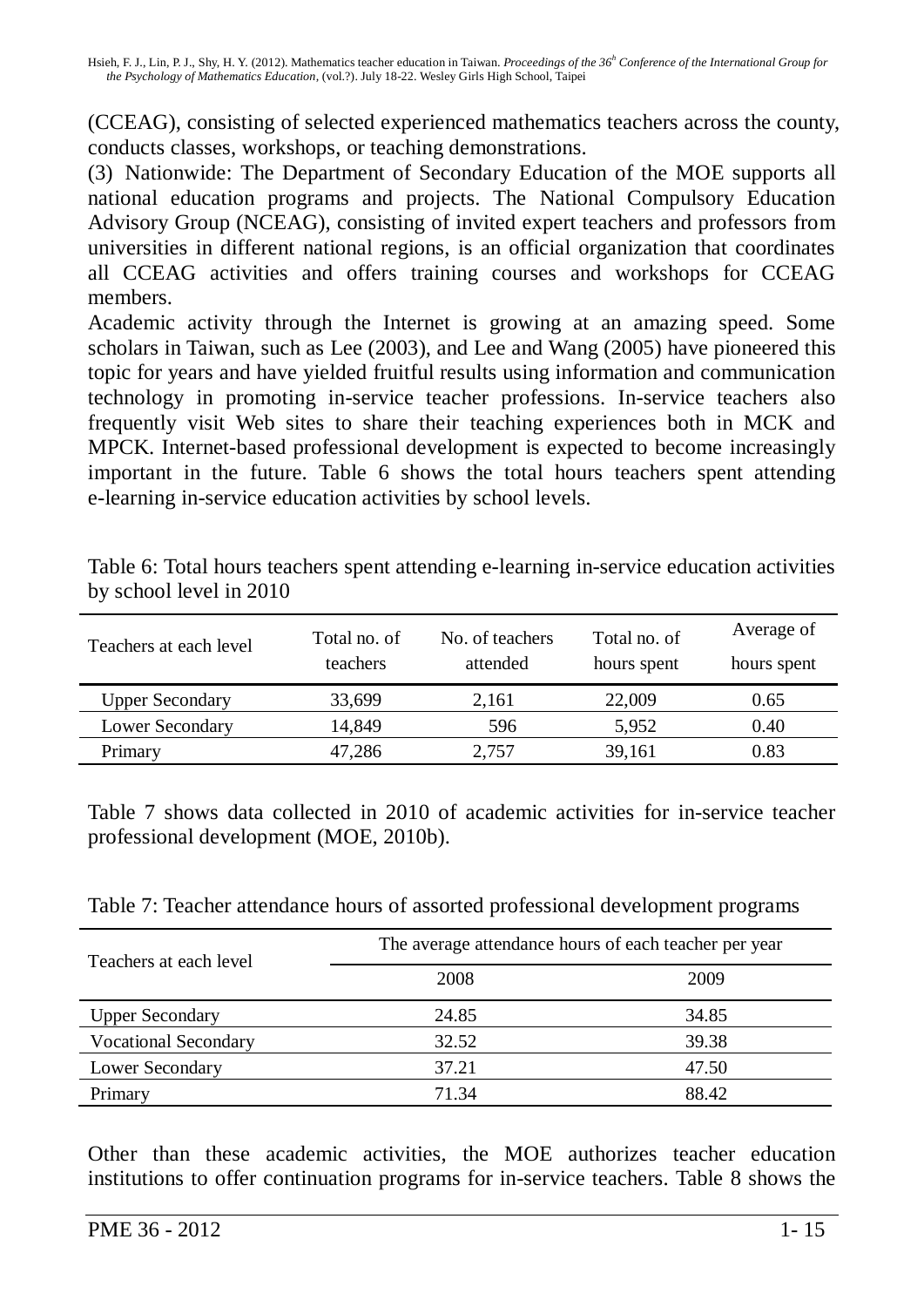#### *Hsieh, Lin, Shy*

number of teachers attending the continuation programs from 2003 to 2010.

| Year            | 2003 | 2004 | 2005 | 2006 | 2007 | 2008 | 2009 | 2010 |
|-----------------|------|------|------|------|------|------|------|------|
| No. of teachers | 2150 | 2823 | 6690 | 5435 | 6427 | 6475 | 6390 | 6360 |

Table 8: Number of teachers attending continuation programs

#### **3.3 Involvement Opportunities in Mathematics Education Research**

According to MOE statistics (2012), the percentage of teachers with master's or doctoral degrees has consistently increased, and reached an all-time high in 2010 (see Figure 3). The percentage is expected to climb to exceed 60% in ten years. A master's degree in Taiwan requires writing a thesis. Thus, all graduate students must perform research to write their thesis. As a result, most in-service teachers are capable of conducting research and are connected well with scholars in institutions.



Figure 3: Percentage of teachers with graduate diploma by levels.

Because Taiwan government intends to withdraw the upper secondary school entrance examination by 2013, students must demonstrate their potential and ability by various evidences such as medals won in different types of competitions. National and international science fairs are becoming more important than ever. The National Primary and High School Science Fair is a competition on many levels, with projects winning local exhibitions before being selected to participate in national competitions. According to the 51st science fair bulletin, more than 20,000 projects have been presented annually by teams from primary and secondary schools nationwide in recent years, and over 5,000 projects won the first round in the countywide competition (NTSEC, 2009). Table 9 (NTSEC, 2011) shows the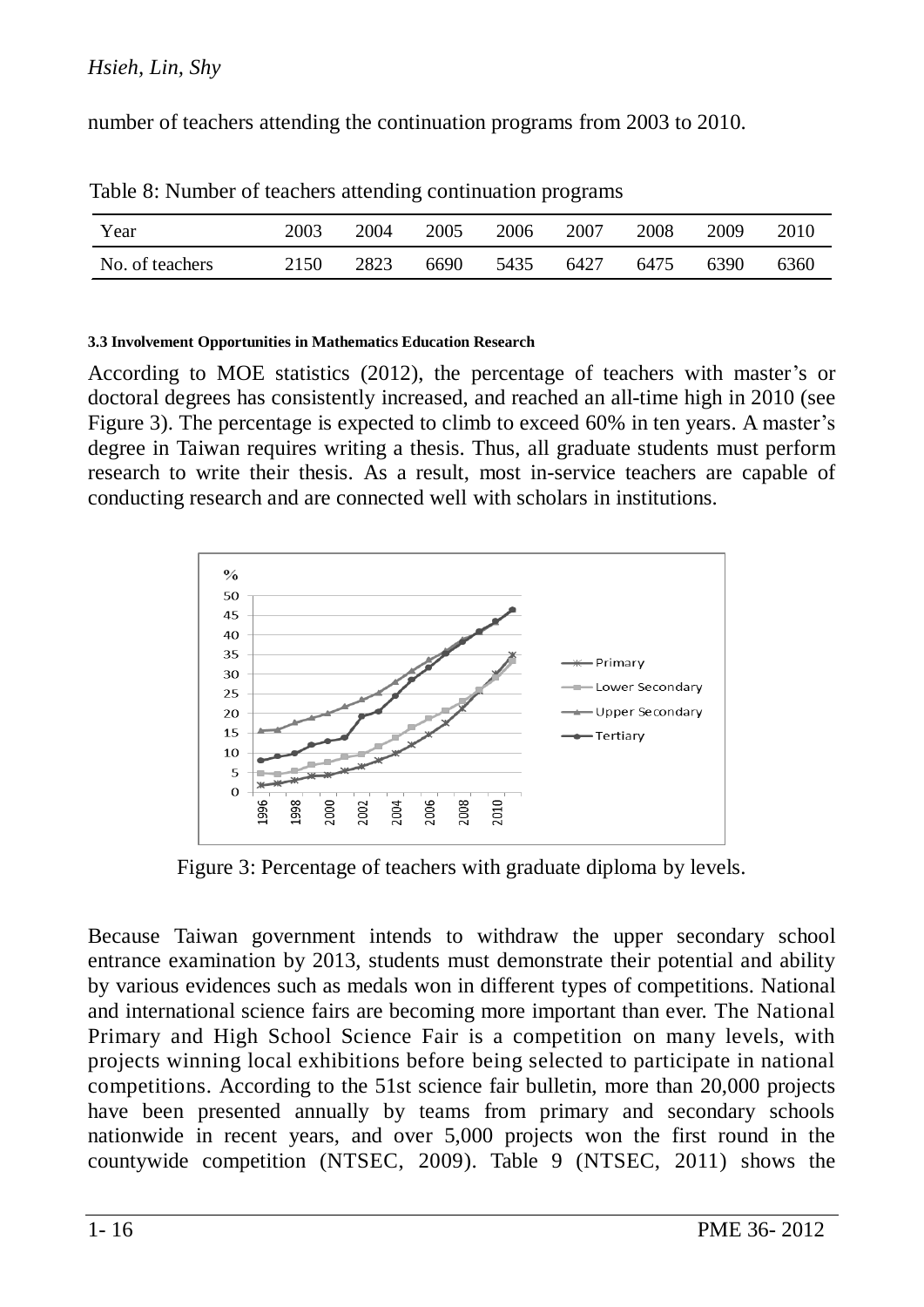mathematics projects that entered the final list of different levels in 2011. Teachers instructing students to compete in the science fair are intensively engaged in academic activity where they promote their research proficiencies and simultaneously lead their students through projects that are demanding in both mathematics knowledge and creativity. As a prominent competition, the science fair provides a great opportunity for students and teachers to engage in academic activity.

| Math project at each level | No. of projects | No. of students<br>participated | No. of teachers<br>participated |
|----------------------------|-----------------|---------------------------------|---------------------------------|
| <b>Upper Secondary</b>     | 22              | 49                              | 32                              |
| Lower Secondary            | ١q              | $4^{\circ}$                     | 31                              |
| Primary                    |                 |                                 |                                 |

Table 9: Mathematics projects of different levels in the final list in 2011

### **Section VI: Conclusion**

Teaching in Taiwan provides an attractive career in terms of income, working hours, career development opportunities, and job security. The recent teacher education movement started in 1994 as the Teacher Education Act has opened multiple means to teacher education. Becoming a teacher has become an extremely competitive task. A positive side of this situation is that serious competition and a rigorous evaluation and selection process may raise teacher quality. However, the Taiwan teacher education system faces many challenges.

Rapid changes in the numbers of teacher education universities and pre-service teachers have created an unstable teacher education system. Low birth rates in recent years have reduced the quota of new teachers and dramatically increased the number of reserve teachers. Taiwan faces the pressure of reducing the number of reserve teachers; however, it must consider the free market in the teacher profession.

The extremely low passing rates of on-site screening and selection for tenure teaching positions has led many teacher education programs to focus on how to prepare for the 20-25 minute teaching demonstration rather than how to become a good teacher in a real classroom.

The international comparison results have released many figures of Taiwan teacher education. In Taiwan, both individual opportunities to study tertiary level or school level mathematics, within or between universities, influence their mathematics content knowledge achievement. Although Taiwanese secondary level teachers have many opportunities to learn both levels of mathematics, they have fewer opportunities to learn mathematics pedagogy. Teacher education programs at the primary level do not require pre-service teachers to study both levels of mathematics. This is a disadvantage to the mathematics content knowledge of teachers because the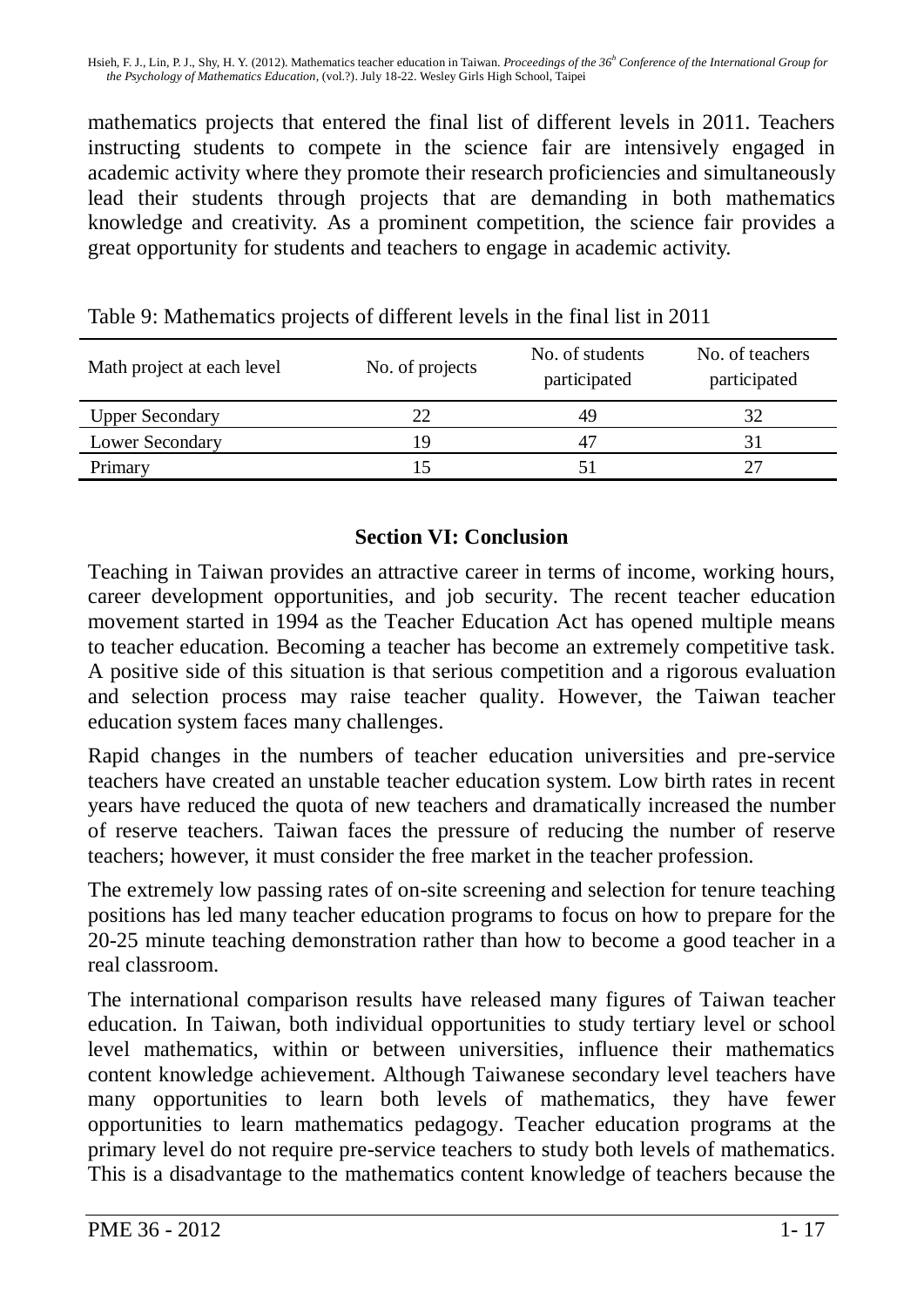TEDS-M findings show that the study of many tertiary and school-level mathematics topics influences teacher performance in mathematics content knowledge.

The lack of opportunity to learn the topic of Affective Issues in Mathematics does not shed light on resolving the problem of low motivation of Taiwanese school students to study mathematics, revealed by TIMSS results.

The Multi-level analyses also show that the academic performance before the entrants enter teacher education programs is a significant variable that influences their preparation outcomes. Taiwan though ranks at the top in the TEDS-M knowledge achievement tests; an attempt to elevate teacher quality continuously is evidenced by the government encouraging universities to increase the ratio of master's to non-master's students in both secondary and primary teacher education programs.

Because the number of teachers earning graduate degrees is increasing rapidly, the research network is expected to evolve into a prosperous organism. As in-service teachers have formed Internet communities, Internet-based professional development is expected to become increasingly more important in the future. In addition to these approaches, the strategic actions for improving teacher education in response to the results of TEDS-M announced in 2010 (MOE, 2010c) indicate enhanced teacher education in Taiwan.

### **References**

Cao, R.-D. & Liang, Z.-M. (2002). 台灣師資培育制度變遷之考察. [Investigation of the transformation of teacher education system in Taiwan]. 台東師院學報. [Journal of National Taitung Teachers College]. Vol. 13-2. (pp.211-240).

Cheng, K.-S. (1998). 我 國 師 資 培 育 制 度 變 革 之 分 析 . [Analysis of the transformation of teacher education system in Taiwan]. In the National Institute of Educational Resources and Research (Eds.),教育資料集刊. [Bulletin of National Institute of Educational Resources and Research]. 23, 171-195. Taipei: National Institute of Educational Resources and Research.

Hsieh, F.-J. (1997). 國中數學新課程精神與特色. [The essence and features of new mathematics curriculum in junior high school]. Science Education Monthly, 197, 45-55.

Hsieh, F.-J., Lin, P.-J., Chao, G, & Wang, T.-Y. (2009). *Policy and practice of mathematics teacher education in Taiwan*. Retrieved February 20, 2012, from http://tedsm.math.ntnu.edu.tw/Teds-m%20Taiwan%20Policy%20Report.pdf

Hsieh, F.-J., Wang, T.-Y., Hsieh, C.-J., Tang, S.-J., Chao, G.-H., & Law C.-K., et al. (2010). *A milestone of an international study in Taiwan teacher education—An international comparison of Taiwan mathematics teacher (Taiwan TEDS-M 2008)*. Retrieved May 25, 2010, from http://tedsm.math.ntnu.edu.tw/eng/result.htm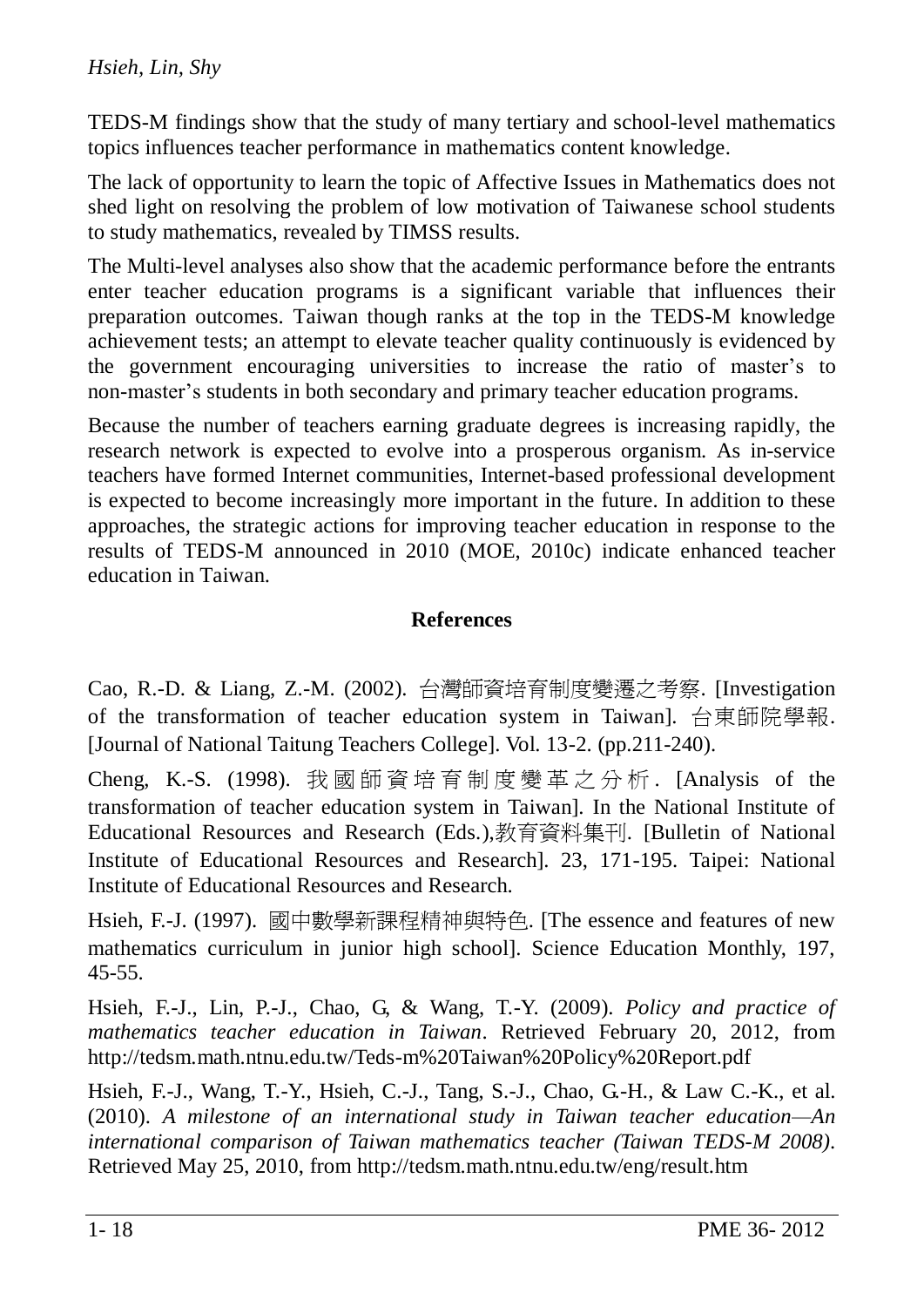http://www.edu.tw/files\_temp/regulation/B0037/5540051801.doc

Lee, Y.-H. (1995). 日據時期國語學校師範部之教育. [The Education of Normal Department in the Japanese Language School During the Japanese Colonial Period]. 初等教育研究集刊. [Bulletin of Elementary Education Research]. Vol. 3. (pp. 1-15). Taichung, Taiwan: Graduate Institute of Elementary Education, National Taichung Normal College.

Lee, Y.-S. & Wang, M.-C. (2005). *Professional Development of a Rural Elementary School Teacher*:*Use the Knowledge Web of Mathematics Teachers as Learning Resources.* Paper presented at Authentic Science and Mathematics Teacher Education in the Netherlands and Taiwan. Nov. 7-10, 2007. National Hsinchu University of Education, Taiwan, R. O. C.

Lee, Y.-S. (2003). *The Bridge of Theory and Practice: the Knowledge Web of Mathematics Teachers.* Paper presented at the - The Netherlands Seminar: Eastern and Western and Views on Science and Mathematics Teacher Education: Differences and Similarities. Nov. 2-6, 2003.Utrecht, The Netherlands.

MOE. (1976). 第四 次中 華民 國教 育 年鑑 . [The Fourth Annals of Chinese Education]. Taipei: Author.

MOE. (2002). 國民中學九年一貫課程七大學習領域任教專門科目認定參考原則 及內涵 [The Referential Ratification Principles and Connotation of Subject Matter Courses for Teaching Nine Sequential Curriculum in the Learning Realm of Mathematics for Junior High school]. Taipei: Author.

MOE. (2003). 中等學校、國民小學教師師資職前教育課程教育專業課程科目及 學 分. [Subjects and Credits of General Education & Professional Education Curriculum for Secondary, School Pre-service Teacher Preparation]. Retrieved October 21, 2008, from

MOE. (2005a). 師資培育之大學辦理教育實習作業原則. [The Operative Principles of Educational Practicum for Teacher Education Universities]. Taipei: Author.

MOE. (2005b). 公立高級中等以下學校教師甄選作業要點. [Guidelines of Screening and Selection for Teachers in Public Schools]. Taipei: Author.

MOE. (2006a). 師資培育素質提升方案. [The Proposal of Promoting Quality of Teacher Education]. Taipei: Author.

MOE. (2006b). 中華民國師資培育統計年報 94 年版. [Yearbook of Teacher Education Statistics, The Republic of China 2005]. Taipei: Author.

MOE. (2008). 中華民國師資培育統計年報 96 年版. [Yearbook of Teacher Education Statistics, The Republic of China 2007]. Taipei: Author.

MOE. (2009). 中華民國師資培育統計年報 97 年版. [Yearbook of Teacher Education Statistics, The Republic of China 2008]. Taipei, Taiwan: Author.